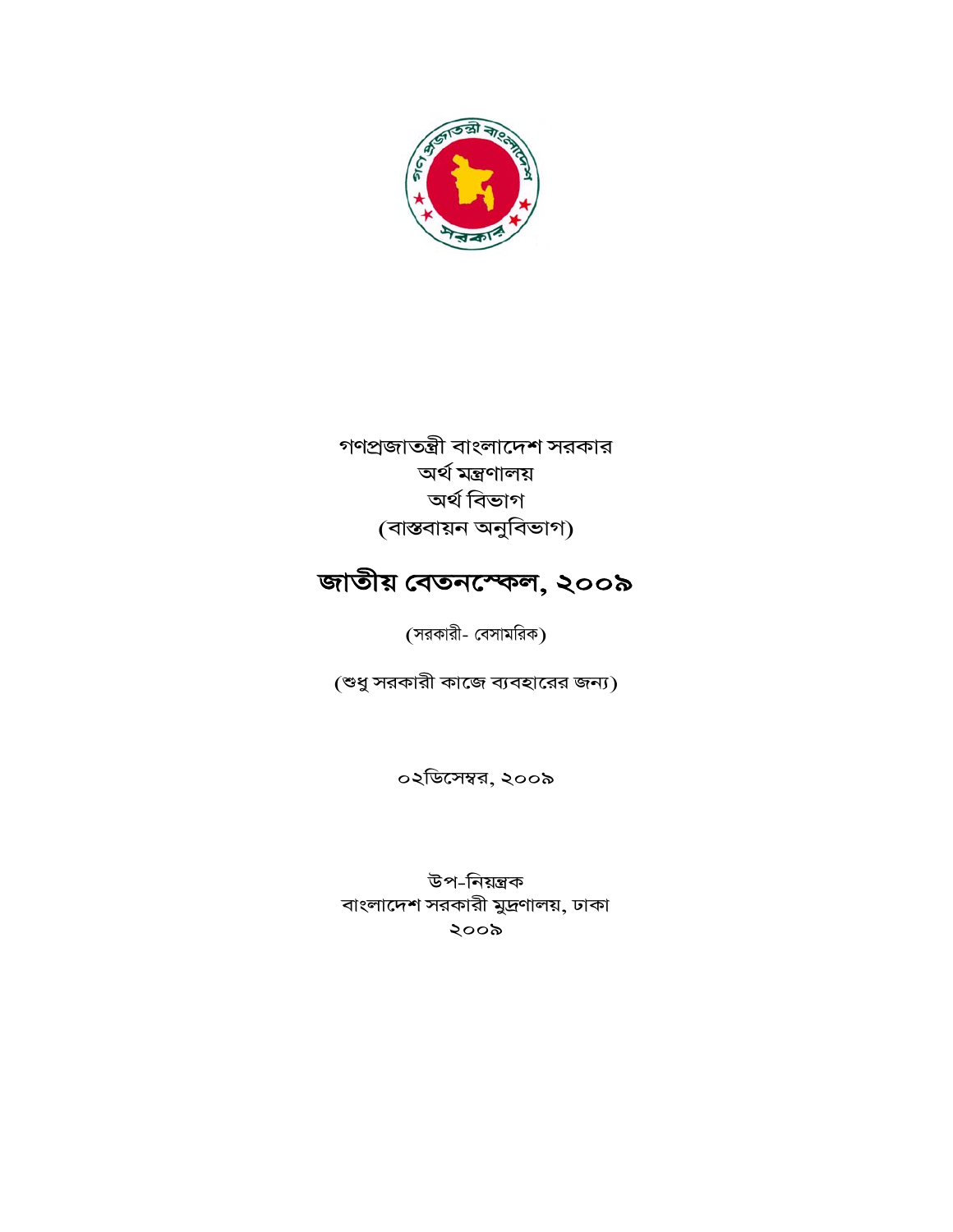গণপ্রজাতন্ত্রী বাংলাদেশ সরকার অৰ্থ মন্ত্ৰণালয় অৰ্থ বিভাগ (বাস্তবায়ন অনুবিভাগ)

#### আদেশ

ঢাকা, ১৮ অগ্রহায়ণ ১৪১৬ বঙ্গাব্দ/ ০২ ডিসেম্বর, ২০০৯ খ্রিস্টাব্দ।

নং এস, আর, ও ২৫৫ আইন/২০০৯/অম/অবি(বাস্তঃ-১)/জাঃ বেঃ স্কেল-১/২০০৯/২৩২ -Services (Reorganization and Conditions) Act, 1975 (XXXII of 1975) এর ধারা ৫ এ প্রদত্ত ক্ষমতাবলে সরকার নিম্নরূপ আদেশ জারী করিল, যথাঃ-

১। **সংক্ষিপ্ত শিরোনাম, প্রবর্তন ও প্রয়োগ**।- (১) এই আদেশ চাকরি (বেতন ও ভাতাদি) আদেশ, ২০০৯ নামে অভিহিত হইবে।

(২) এই আদেশ উপ-অনুচ্ছেদ (৩) এর বিধান সাপেক্ষে, ১ জুলাই, ২০০৯ তারিখ হইতে কার্যকর হইয়াছে বলিয়া গণ্য হইবে।

(৩) এই আদেশের অনচ্ছেদ ৩ এ উল্লেখিত জাতীয় বেতনস্ফেল ১ জলাই. ২০০৯ তারিখে নিম্নবর্ণিত শর্ত সাপেক্ষে কাৰ্যকর হইবে, যথা ঃ-

- এই আদেশের অনুচ্ছেদ ৬ এর বিধান অনুযায়ী ১ জুলাই, ২০০৯ তারিখে বেতন নির্ধারণ হইবে  $(\overline{\Phi})$ এবং এই নিৰ্ধারিত বেতন ১ জুলাই, ২০০৯ হইতে প্ৰদান করা হইবে। তবে, অন্যান্য সকল ভাতাদি ৩০ জুন, ২০০৯ তারিখে প্রাপ্য অংকে ৩০ জুন, ২০১০ পর্যন্ত প্রদান করা হইবে;
- জাতীয় বেতনস্ফেল, ২০০৯ কাৰ্যকর হইবার তারিখ অর্থাৎ ১ জুলাই, ২০০৯ হইতে মহার্ঘ ভাতা (খ) অবলুপ্ত হইয়াছে বলিয়া গণ্য হইবে এবং ১ জুলাই, ২০০৯ হইতে ইতোমধ্যে আহরিত মহার্ঘভাতা প্রাপ্য বকেয়ার সহিত সমন্বয় করিতে হইবে;
- $($ গ ১ জুলাই, ২০০৯ তারিখ হইতে যে সকল কর্মকর্তা/ কর্মচারী অবসরপ্রস্ততিমূলক ছুটিতে আছেন তাহারা অবসরপ্রস্ততিমূলক ছুটিতে থাকার সময় ৩০ জুন, ২০০৯ তারিখে আহরিত মহার্ঘভাতা পাইতে থাকিবেন।

ব্যাখ্যাঃ কোন কৰ্মকৰ্তা/কৰ্মচারী ১ জলাই, ২০০৯ তারিখে অবসরপ্রস্ততিমলক ছটিতে আছেন। দফা (গ) এর বর্ণনা মোতাবেক তিনি ৩০ জুন, ২০০৯ তারিখে যে হারে মহার্ঘভাতা পাইতেন; সেই হারে উক্ত মহার্ঘভাতা অবসরপ্রস্ততিমূলক ছুটি (এল পি আর) শেষ না হওয়া পর্যন্ত প্রাপ্য হইবেন।

(৪) এই আদেশ নিয়ুবর্ণিত ব্যক্তিবর্গ ব্যতীত প্রজাতন্ত্রের চাকরিতে নিয়োজিত সকল ব্যক্তির (কর্মকর্তা/ কর্মচারী) ক্ষেত্রে প্ৰযোজ্য হইবে, যথা ঃ-

- বাংলাদেশ জুডিশিয়াল সার্ভিসে নিয়োজিত জুডিশিয়াল কর্মকর্তাগণ; (ক)
- যে সকল বেসামরিক কর্মকর্তা/কর্মচারীকে প্রতিরক্ষা প্রাক্কলন হইতে বেতন প্রদান করা হয় তাঁহারা (খ) ব্যতীত প্ৰতিৱক্ষা সাৰ্ভিসসমহে নিয়োজিত ব্যক্তিগণ:
- পুলিশ বাহিনী ও বাংলাদেশ রাইফেলস এ নিয়োজিত ব্যক্তিগণ :  $($ গ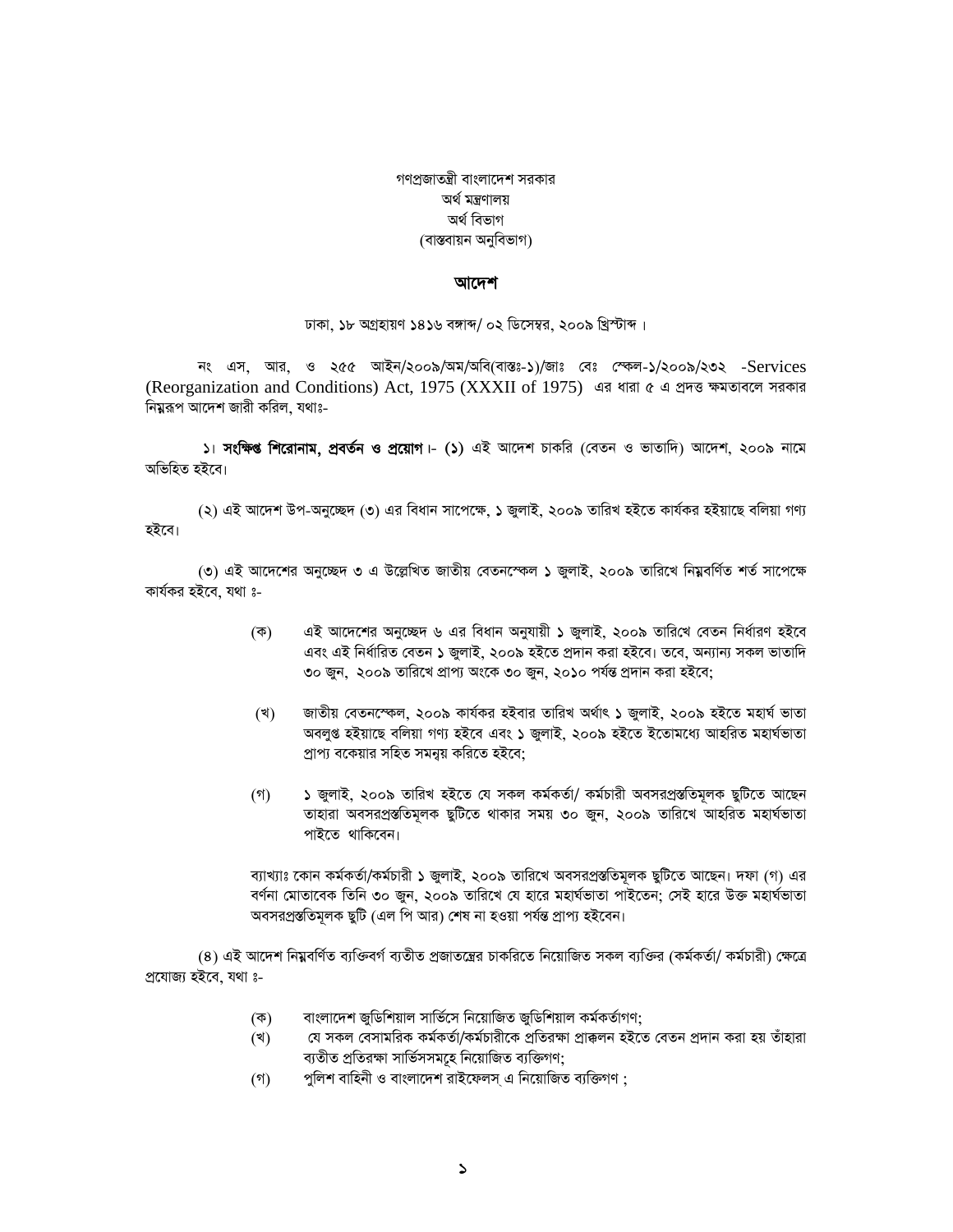- State-Owned Manufacturing Industries Workers (Terms and (ঘ) Conditions of Services) Ordinance, 1985 (XXXIX of 1985) a সংজ্ঞায়িত "Worker":
- শিক্ষানবিস অথবা প্রশিক্ষণার্থী হিসাবে নিযুক্ত ব্যক্তিগণ; এবং  $(8)$
- চক্তি অথবা খন্ডকালীন ভিওিতে নিযজ্ঞ ব্যক্তিগণ।  $(\mathcal{D})$

২। সংজ্ঞা।- বিষয় বা প্রসঙ্গের পরিপন্থী কিছু না থাকিলে, এই আদেশে-

- $(\overline{\Phi})$ 'বৰ্তমান বেতনস্কেল' অৰ্থ চাকরি (বেতন ও ভাতাদি) আদেশ, ২০০৫ এর অধীন জাতীয় বেতন স্কেল:
- 'জাতীয় বেতনস্ফেল, ২০০৯' অর্থ এই আদেশের অনুচ্ছেদ ৩ এ উল্লেখিত জাতীয় বেতন স্ফেল; (খ)
- 'মূল স্ফেল', 'সিলেকশন গ্রেড স্ফেল', 'সিনিয়র স্ফেল' বা 'উচ্চতর স্ফেল (টাইম-স্ফেল)' অর্থ  $($ গ) বর্তমান বেতন স্কেলে যথাএনমে, পদের মূল স্কেল, সিলেকশন গ্রেড স্কেল, সিনিয়র স্কেল বা উচ্চতর স্ফেল (টাইম স্ফেল)।

৩। জাতীয় বেতনস্কেল, ২০০৯ i- (১) ১ জুলাই, ২০০৯ তারিখের অব্যবহিত পূর্বে বিদ্যমান পদসমূহের বর্তমান বেতনস্ফেল বিলুপ্ত হইবে এবং উক্ত তারিখ হইতে বর্তমান বেতনস্ফেলের প্রতিটি স্ফেলের বিপরীতে নিয়ুবর্ণিত অনুরূপ স্ফেল (Corresponding Scale) কাৰ্যকর হইবে, যথা ঃ-

| গ্ৰেড             | বর্তমান বেতনস্কেল (জাতীয় বেতনস্ফেল, ২০০৫)       | জাতীয় বেতনস্ফেল, ২০০৯ (১ জুলাই, ২০০৯ হইতে কাৰ্যকর) |
|-------------------|--------------------------------------------------|-----------------------------------------------------|
| $\mathcal{L}$     | টাকা ২৩০০০ (নিৰ্ধারিত)                           | টাকা ৪০০০০ (নিৰ্ধারিত)                              |
| ২।                | টাকা ১৯৩০০-৭০০× ৪-২২১০০                          | টাকা ৩৩৫০০-১২০০× ৫- ৩৯ ৫০০                          |
| ৩।                | টাকা ১৬৮০০-৬৫০× ৬-২০৭০০                          | টাকা ২৯০০০- ১১০০× ৬-৩৫৬০০                           |
| 8 <sub>1</sub>    | টাকা ১৫০০০-৬০০× ৮-১৯৮০০                          | টাকা ২৫৭৫০-১০০০× ৮-৩৩৭৫০                            |
| $\mathcal{C}$     | টাকা ১৩৭৫০-৫৫০× ১০-১৯২৫০                         | টাকা ২২২৫০- ৯০০× ১০-৩১২৫০                           |
| ৬।                | টাকা ১১০০০-৪৭৫× ১৪-১৭৬৫০                         | টাকা ১৮৫০০- ৮০০× ১৪-২৯৭০০                           |
| 91                | টাকা ৯০০০-৪০৫× ১৬-১৫৪৮০                          | টাকা ১৫০০০-৭০০× ১৬- ২৬২০০                           |
| $b$ <sup>-1</sup> | টাকা ৭৪০০-৩৬৫ × ১৬-১৩২৪০                         | টাকা ১২০০০- ৬০০ × ১৬-২১৬০০                          |
| ৯৷                | টাকা ৬৮০০-৩২৫× ৭-৯০৭৫-ইবি-৩৬৫ × <b>১১-১৩</b> ০৯০ | টাকা ১১০০০- ৪৯০× ৭- ১৪৪৩০-ইবি-৫৪০×১১-২০৩৭০          |
| $\mathcal{L}$     | টাকা ৫১০০-২৮০× ৭-৭০৬০-ইবি-৩০০ × ১১-১০৩৬০         | টাকা ৮০০০- ৪৫০× ৭-১১১৫০-ইবি-৪৯০× ১১-১৬ ৫৪০          |
| 331               | টাকা ৪১০০-২৫০× ৭-৫৮৫০-ইবি-২৭০ × ১১-৮৮২০          | টাকা ৬৪০০- ৪১৫× ৭-৯৩০৫-ইবি-৪৫০× ১১- ১৪২৫৫           |
| ১২।               | টাকা ৩৭০০-২৩০× ৭-৫৩১০-ইবি-২৫০ × ১১-৮০৬০          | টাকা ৫৯০০- ৩৮০× ৭-৮৫৬০-ইবি-৪১৫× ১১- ১৩১২৫           |
| ১৩।               | টাকা ৩৫০০-২১০× ৭-৪৯৭০-ইবি-২৩০ × ১১-৭৫০০          | টাকা ৫৫০০- ৩৪৫× ৭-৭৯১৫-ইবি-৩৮০× ১১-১২০৯৫            |
| 381               | টাকা ৩৩০০-১৯০× ৭-৪৬৩০-ইবি-২১০ × ১১-৬৯৪০          | টাকা ৫২০০- ৩২০× ৭-৭৪৪০-ইবি-৩৪৫× ১১-১১২৩৫            |
| 361               | টাকা ৩১০০-১৭০× ৭-৪২৯০-ইবি-১৯০ × ১১-৬৩৮০          | টাকা ৪৯০০- ২৯০× ৭-৬৯৩০-ইবি-৩২০× ১১-১০৪৫০            |
| ১৬।               | টাকা ৩০০০-১৫০× ৭-৪০৫০-ইবি-১৭০ ×  ১১-৫৯২০         | টাকা ৪৭০০- ২৬৫× ৭-৬৫৫৫-ইবি-২৯০× ১১-৯৭৪৫             |
| 391               | টাকা ২৮৫০-১৩০× ৭-৩৭৬০-ইবি-১৫০ × ১১-৫৪১০          | টাকা ৪৫০০- ২৪০× ৭-৬১৮০-ইবি-২৬৫× ১১-৯০৯৫             |
| ১৮।               | টাকা ২৬০০-১২০× ৭-৩৪৪০-ইবি-১৩০ × ১১-৪৮৭০          | টাকা ৪৪০০- ২২০× ৭-৫৯৪০-ইবি-২৪০× ১১-৮৫৮০             |
| ১৯।               | টাকা ২৫০০-১১০× ৭-৩২৭০-ইবি-১২০ × ১১-৪৫৯০          | টাকা ৪২৫০- ২১০× ৭-৫৭২০-ইবি-২২০× ১১-৮১৪০             |
| ২০।               | টাকা ২৪০০-১০০× ৭-৩১০০-ইবি-১১০ × ১১-৪৩১০          | টাকা ৪১০০- ১৯০× ৭-৫৪৩০-ইবি-২১০× ১১-৭৭৪০             |

(২) বর্তমানে যে সকল পদের বেতন টাকা ২৪,৫০০/- (নির্ধারিত), সে সকল পদের বেতন ১ জুলাই, ২০০৯ তারিখে নিয়ুরূপভাবে নির্ধারিত হইবে। অর্থাৎ মন্ত্রিপরিষদ সচিব, মূখ্য সচিব ও সমতুল্য পদ/পদসমূহে ১ম গ্রেডের নির্ধারিত মূল বেতনের (80,000/-) সহিত অতিরিক্ত ৫,০০০/-টাকা যোগ করিয়া ৪৫,০০০/- টাকা (নির্ধারিত )হইবে।

৪। **জাতীয় বেতনস্ফেল, ২০০৯ এর প্রাপ্যতা।-** ৩০ জন, ২০০৯ তারিখে কোন কর্মকর্তা/কর্মচারী সংশ্লিষ্ট পদে যে মূল স্কেল, ব্যক্তিগত স্কেল, সিলেকশন গ্রেড স্কেল, সিনিয়র স্কেল বা উচ্চতর স্কেল (টাইম স্কেল) পাইতেছিলেন, তিনি ১ জুলাই, ২০০৯ তারিখ হইতে অনুচ্ছেদ ৩(১) এ বর্ণিত তাঁহার সংশ্লিষ্ট বর্তমান বেতন স্কেলের বিপরীতে প্রদর্শিত জাতীয় বেতন স্কেল, ২০০৯ প্ৰাপ্য হইবেন ঃ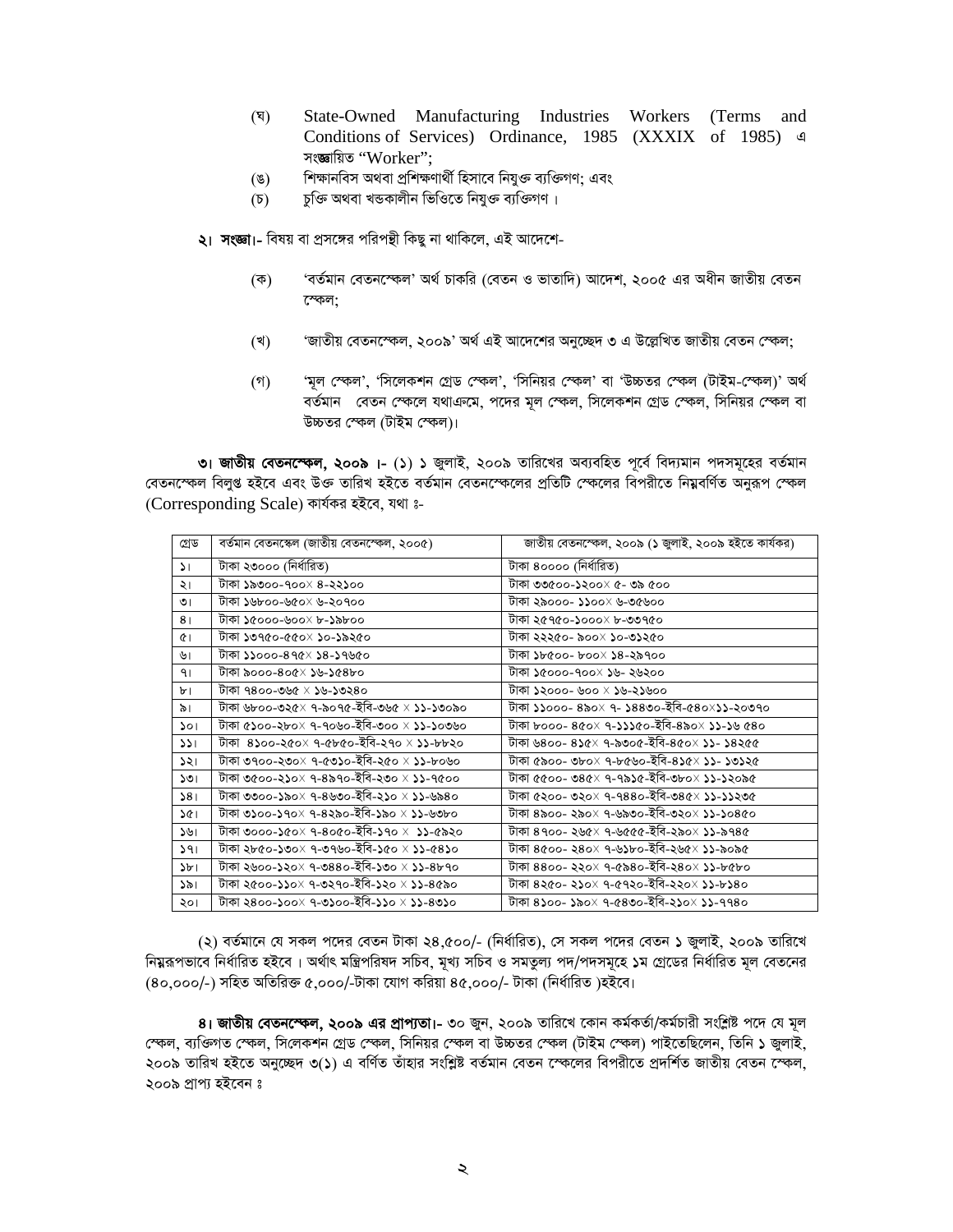তবে শর্ত থাকে যে, সরকার কর্তৃক, সময় সময়, জারিকৃত আদেশ অনুযায়ী যাহারা ১ জুলাই, ২০০৯ তারিখের পূর্ব পর্যন্ত উচ্চতর স্কেল (টাইম স্কেল) পাইবার অধিকারী ছিলেন কিন্তু সময়মত উহা প্রদান করা যায় নাই, তাঁহারা সংশ্লিষ্ট আদেশ অনুযায়ী এই আদেশের অনুচ্ছেদ ৬ এর বিধান ও শর্ত সাপেক্ষে, উহা ভূতাপেক্ষভাবে প্রাপ্য হইবেন।

#### ৫। বর্তমান বেতনের সংজ্ঞা।- এই আদেশে 'বর্তমান বেতন' বলিতে -

- (ক) ৩০ জুন, ২০০৯ তারিখে প্রাপ্ত বা প্রাপ্য মূল বেতন; তৎসহ
- সরকার কর্তৃক, সময় সময়, জারিকত আদেশাবলী অনুসারে কোন পদের বা কাজের সহিত সম্পুক্ত (খ) ব্যক্তিগত বেতন বা ব্যক্তিগত ভাতা ভিন্ন অন্যান্য ব্যক্তিগত বেতন (যদি থাকে)।

ঙা **জাতীয় বেতনস্ফেল, ২০০৯ এ বেতন নির্ধারণ।- (১)** যে কর্মকর্তা/কর্মচারী বর্তমান বেতনস্ফেল পদের মূল স্ফেল, সিনিয়র স্কেল, সিলেকশন গ্রেড স্কেল, ব্যক্তিগত স্কেল অথবা উচ্চতর স্কেল (টাইম স্কেল) পাইতেছিলেন, তাঁহার বেতন বর্তমান বেতনস্কেলের অনুরূপ (Corresponding Scale) জাতীয় বেতন স্কেল, ২০০৯ এ অনুচ্ছেদ ৪ এর শর্তাধীনে এবং নিয়ুলিখিত পদ্ধতিতে নিৰ্ধারিত হইবে, যথা ঃ-

- বর্তমান বেতনস্কেল অর্থাৎ বিদামান স্কেলের প্রারম্ভিক ধাপে বেতন আহরণকারী কোন ব্যক্তির  $(\overline{\Phi})$ বেতন জাতীয় বেতনস্ফেল, ২০০৯ এর অনুরূপ স্ফেলের প্রারম্ভিক ধাপেই নির্ধারিত হইবে:
- (খ) যদি কোন কর্মকর্তা/কর্মচারীর মূল বেতন, বর্তমান বেতনস্কেলের সর্বনিয়ু ধাপের উচ্চতর হয়, তবে প্রথমতঃ উভয় ধাপের মধ্যকার পার্থক্য নির্ণয় করিতে হইবে। অতঃপর নির্ণীত অঙ্ক অনরূপ স্কেলের (জাতীয় বেতনস্কেল, ২০০৯) প্রারম্ভিক ধাপের সাথে যোগ করিতে হইবে। এই যোগফল যদি অনুরূপ স্কেলের কোন ধাপের সমান হয়, তাহা হইলে ঐ ধাপেই বেতন নির্ধারণ করিতে হইবে। যদি অনুরূপ স্কেলে উক্ত অঙ্কের সমান কোন ধাপ না থাকে, তাহা হইলে পরবর্তী উচ্চতর ধাপে বেতন নির্ধারণ করিতে হইবে।

#### উদাহরণ ১ঃ

৩০-০৬-২০০৯ তারিখে একজন কর্মচারী ৩০০০-১৫০×৭-৪০৫০-ইবি-১৭০ × ১১-৫৯২০ টাকার বর্তমান বেতন স্কেলের প্রারম্ভিক ধাপ অর্থাৎ ৩০০০ টাকা মূল বেতন পাইতেন। এই ক্ষেত্রে ০১-০৭-২০০৯ তারিখে ঐ স্কেলের অনুরূপ স্কেল হিসাবে ৪৭০০-২৬৫ $\times$  ৭-৬৫৫৫-ইবি-২৯০  $\times$  ১১-৯৭৪৫ টাকার অনুরূপ স্কেলের প্রারম্ভিক ধাপ অর্থাৎ ৪৭০০/- টাকায় তাঁহার মূল বেতন নির্ধারিত হইবে ।

#### উদাহরণ ২ ঃ

৩০/০৬/২০০৯ তারিখে একজন কর্মচারীর মূল বেতন বর্তমান ৩১০০-১৭০×৭-৪২৯০-ইবি-১৯০× ১১-৬৩৮০ টাকার স্কেলে ৪১২০/- টাকা। এই ক্ষেত্রে ১-৭-২০০৯ তারিখে ঐ স্কেলের অনুরূপ স্কেল হিসাবে ৪৯০০-২৯০×৭-৬৯৩০-ইবি-৩২০× ১১-১০৪৫০/- টাকার স্কেলে তাঁহার বেতন নির্ধারিত হইবে ৬০৬০/- টাকা।

**ব্যাখ্যা**ঃ বর্তমান স্কেলে প্রাপ্ত মূল বেতন হইতে একই স্কেলের প্রারম্ভিক ধাপের বেতন বিয়োগ করিলে পার্থক্যের পরিমাণ হয় ৪১২০-৩১০০=১০২০ টাকা। অতএব, ঐ স্কেলের প্রারম্ভিক ধাপ + ১০২০ টাকা অৰ্থাৎ (৪৯০০+১০২০)= ৫৯২০ টাকায় বেতন নিৰ্ধারিত হইবে। কিন্তু অনরূপ স্কেলে এইরূপ ধাপ না থাকায় পরবর্তী উচ্চতর ধাপে অর্থাৎ ৬০৬০/- টাকায় তাঁহার বেতন নির্ধারিত হইবে।

- যে সকল কৰ্মকৰ্তার বেতন জাতীয় বেতনস্ফেল, ২০০৯ অনুযায়ী টাকা **৪০.০০০/-** এবং  $($ গ) 8৫,০০০/- নির্ধারিত তাঁহাদের ক্ষেত্রে দফা (ক) ও (খ) প্রযোজ্য হইবে না।
- যদি কোন ব্যক্তির বর্তমান বেতন, জাতীয় বেতনস্ফেল, ২০০৯ এর প্রারম্ভ তারিখে **সর্বোচ্চ সীমার** (ঘ) উর্ধ্বে হয়, তাহা হইলে সংশ্লিষ্ট জাতীয় বেতনস্ফেল, ২০০৯ এর সর্বোচ্চসীমায় তাঁহার বেতন নির্ধারণ করিয়া বর্তমান বেতন এবং সংশ্লিষ্ট জাতীয় বেতন স্কেল, ২০০৯ এর সর্বোচ্চ বেতনের মধ্যে যে পাৰ্থক্য থাকিবে, তাহা তাঁহাকে ব্যক্তিগত বেতন হিসাবে প্ৰদান করা হইবে: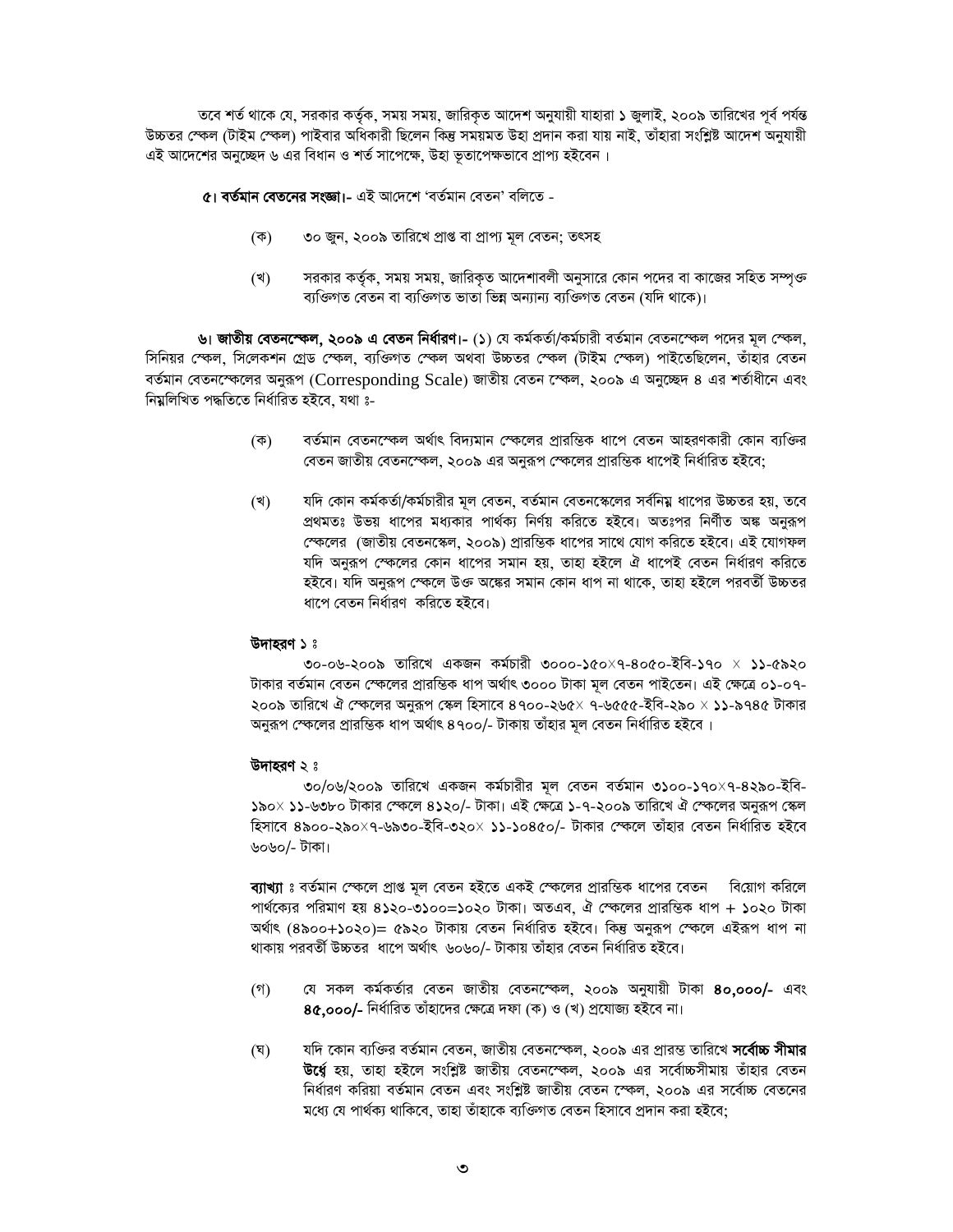- $(8)$ ১ জুলাই, ২০০৯ তারিখে যাঁহারা **উচ্চতর বেতনস্কেলের পদে পদোন্নতি** পাইবেন, তাঁহাদের বেতন প্ৰথমে নিয়ুপদে নিৰ্ধারণ করিয়া পদোন্নতিপ্ৰাপ্ত পদে প্ৰচলিত বিধিবিধান অনুযায়ী নিৰ্ধারণ করিতে হইবে:
- যে ব্যক্তি প্ৰেষণে কৰ্মরত আছেন**. প্ৰেষণে কৰ্মরত** না থাকিলে তাঁহার মূল অফিসে অথবা সংগঠনে  $(\mathfrak{d})$ তিনি যে বেতন পাইবার অধিকারী হইতেন, সেই ভিত্তিতে তাঁহার বেতন নির্ধারিত হইবে:
- যে ব্যক্তি ১ জুলাই, ২০০৯ তারিখে **ছটিতে ছিলেন,** জাতীয় বেতনস্ফেলে সে ব্যক্তির বেতন, তাঁহার (ছ) বর্তমান বেতনের ভিত্তিতে নির্ধারণ করিতে হইবে অথবা উক্ত তারিখে তিনি ছুটিতে না থাকিলে তাঁহার বর্তমান বেতন যাহা হইত, সেই ভিত্তিতে জাতীয় বেতনস্ফেল, ২০০৯ এ তাঁহার বেতন নির্ধারণ করিতে হইবে, তবে জাতীয় বেতনস্ফেল, ২০০৯ এ তাঁহার বেতন নির্ধারণের ফলে তিনি যে আর্থিক সুবিধা লাভ করিতেন তাহা তাঁহার ছুটির সময়ের জন্য প্রাপ্য হইবেন না:
- যে ব্যক্তি ১ জুলাই, ২০০৯ তারিখে **সাময়িকভাবে বরখাস্ত** ছিলেন, সে ব্যক্তি পুনর্বহাল না হইলে (জ) এবং **বাস্তবে কাজে যোগদান না করিলে** তাঁহার বেতন জাতীয় বেতনস্ফেল, ২০০৯ এ নির্ধারণ করা হইবে না। এইরূপ পুনর্বহালকৃত ব্যক্তির বেতন ৩০ জুন, ২০০৯ তারিখে প্রথমতঃ **বর্তমান বেতন স্কেলে নির্ধারণ করা হইবে** এবং অতঃপর ঐ নির্ধারিত বেতনের ভিওিতে তাঁহার বেতন জাতীয় বেতনস্কেল, ২০০৯ এর সংশ্লিষ্ট অনুরূপ স্কেলে নির্ধারণ করা হইবে;
- ১ জুলাই, ২০০৯ তারিখে যে ব্যক্তি **অবসর প্রস্তুতিমূলক ছুটিতে** ছিলেন, **শুধু পেনশন নির্ধারণের** (ঝ) **জন্য** তাঁহার বেতন, দফা (ঞ) এর বিধান সাপেক্ষে, জাতীয় বেতনস্কেল, ২০০৯ এর সংশ্লিষ্ট স্কেলে নির্ধারণ করা হইবে। এইরূপ ক্ষেত্রে অবসর প্রস্তুতিমূলক ছুটির সময় যদি তাঁহার বার্ষিক বেতনবৃদ্ধির তারিখ থাকে, তাহা হইলে উক্ত বেতনবৃদ্ধিও পেনশন নির্ধারণের জন্য তাঁহার বেতনের সহিত যুক্ত হইবে, তবে, তিনি অবসর প্রস্তুতিমূলক ছটির সময় উক্ত ছটির বেতন বর্তমান বেতন স্কেলের ভিত্তিতে পাইতে থাকিবেন।
- ৩০ জুন, ২০০৯ তারিখে যে ব্যক্তির **অবসরপ্রস্তুতি ছুটি শেষ হইবে** এবং যিনি ১ জুলাই, ২০০৯  $($ তারিখে অবসরে যাইবেন, তিনি ১ জুলাই, ২০০৯ তারিখে কার্যকর জাতীয় বেতনস্কেল, ২০০৯ অনুযায়ী বেতন নির্ধারণের সুবিধা প্রাপ্য হইবেন না।

(২) **জাতীয় বেতন স্কেল, ২০০৯ মোতাবেক সর্বনিম্ন বেতন বৃদ্ধি**।-(ক) জাতীয় বেতন স্কেল, ২০০৯ এর আওতায় বর্ণিত পদ্ধতিতে বেতন নির্ধারণের ফলে কোন কর্মকর্তা/কর্মচারীর বেতন বৃদ্ধির পরিমাণ কোন অবস্থাতেই ২০০০/- টাকার নিম্নে হইবে না। এ ক্ষেত্রে বেতন নির্ধারণের পর কোন কর্মকর্তা/কর্মচারীর বেতনবৃদ্ধির পরিমাণ যদি ২০০০/- টাকার কম হয়, তবে, যে পরিমাণ অংক কম হইবে তাহা বার্ষিক বর্ধিত বেতনের হার অনুযায়ী সমনুয় করিয়া (সমনুয়ের প্রয়োজন না হইলে অবশিষ্টাংশ সরাসরি ব্যক্তিগত বেতন হিসাবে প্রদেয়) যদি কোন অংক অবশিষ্ট থাকে তবে তাহা ব্যক্তিগত বেতন হিসাবে প্রদেয় হইবে এবং উক্ত ব্যক্তিগত বেতন তাঁহার পরবর্তী বার্ষিক বর্ধিত বেতনের সহিত সমন্বয় হইবে।

## উদাহরণঃ -

যদি দেখা যায় যে, ৪৫০০- ২৪০× ৭-৬১৮০-ইবি-২৬৫× ১১-৯০৯৫ টাকা বেতন স্কেলভূক্ত একজন কর্মচারীর বর্তমান পদ্ধতিতে বেতন নির্ধারণ করায় মোট বেতন বৃদ্ধি পায় ১৬৫০/- টাকা। সর্বনিয় ২০০০.০০ (দুই হাজার) টাকা বেতন বৃদ্ধির জন্য প্রথমে মূল বেতনের সহিত একটি বাৎসরিক বর্ধিত বেতন (ইনক্রিমেন্ট) যোগ করিয়া (১৬৫০+২৪০ = ১৮৯০) অবশিষ্ট (২০০০ - ১৮৯০) = ১১০/-টাকা ব্যক্তিগত বেতন (পিপি) হিসাবে প্রদান করিতে হইবে।

(খ) কোন কর্মকর্তা/কর্মচারীর ন্যুন্যতম ২০০০.০০ (দুই হাজার) টাকা বেতন বৃদ্ধির জন্য একটি বার্ষিক বেতন বৃদ্ধি (ইনক্রিমেন্ট) এর সমপরিমাণ টাকার কম হইলে তাহা সংশ্লিষ্ট স্কেলে পিপি হিসাবে প্রাপ্য হইবে এবং এই পিপি পরবর্তী বার্ষিক বর্ধিত বেতনের সহিত সমন্য় হইবে।

(৩) সিলেকশন গ্রেডে বেতন নির্ধারণ।- নিয়ুবর্ণিত পদ্ধতিতে সিলেকশন গ্রেডে বেতন নির্ধারিত হইবে, যথা ঃ-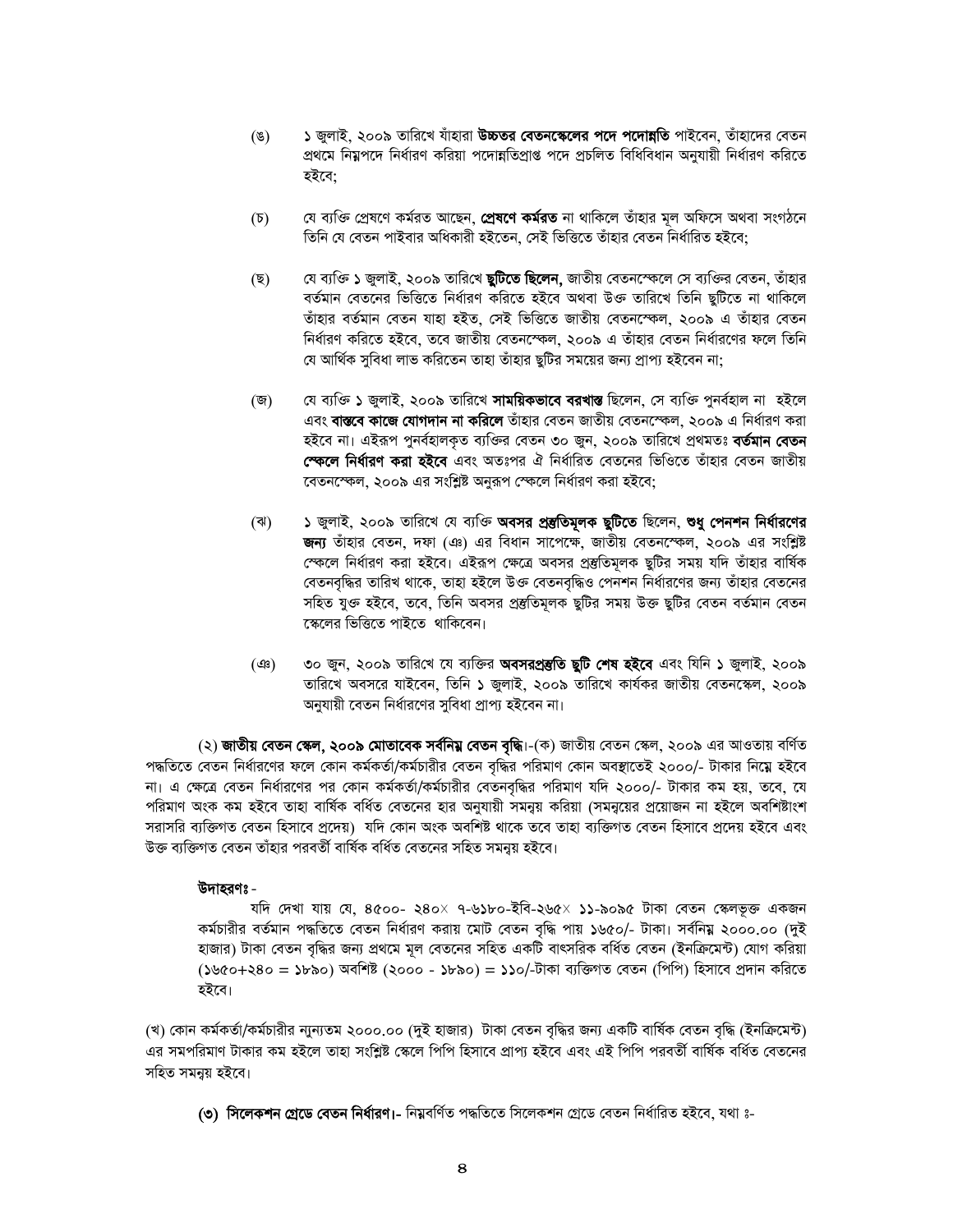জাতীয় বেতনস্কেল, ২০০৯ বাস্তবায়নের প্রারন্ত তারিখে অর্থাৎ ০১-৭-২০০৯ তারিখে কোন  $(\overline{\Phi})$ কৰ্মকৰ্তা/কৰ্মচারী সিলেকশন গ্ৰেড ও টাইম স্কেল প্ৰাপ্ত হইলে ঐ তারিখে প্ৰথমে ৩০-৬-২০০৯ তারিখে প্রাপ্ত বেতনস্কেলের ভিত্তিতে জাতীয় বেতনস্কেল, ২০০৯ অনুযায়ী ১ জুলাই, ২০০৯ তারিখে করসপন্ডিং স্কেলে বেতন নির্ধারণ করার পর নির্ধারিত বেতনের ভিত্তিতে প্রাপ্যতা অনযায়ী ১ জলাই. ২০০৯ তারিখে সিলেকশন গ্রেড ও টাইম স্কেলে বেতন নির্ধারণ হইবে।

### উদাহরণঃ

৩০-৬-২০০৯ তারিখে একজন কর্মকর্তা/কর্মচারীর বেতনস্কেল ৬৮০০-৩২৫×৭-৯০৭৫-ইবি-৩৬৫×১১-১৩০৯০ টাকার করসপন্ডিং স্কেল ১-৭-২০০৯ তারিখে ১১০০০-৪৯০×৭-১৪৪৩০-ইবি-৫৪০×১১-২০৩৭০/-টাকার স্কেলে বেতন নির্ধারিত হইবে। অতঃপর, নির্ধারিত বেতনের ভিত্তিতেই প্রাপ্যতা অনুযায়ী ১ জ্বলাই, ২০০৯ তারিখে সিলেকশন গ্রেড ও টাইমস্কেলে বেতন নির্ধারণ করিতে হইবে।

- (খ) জাতীয় বেতনস্কেল, ২০০৯ এ বেতন নিৰ্ধারণকালে অৰ্থ বিভাগ হইতে ইতোপৰ্বে জারীকত ২৬-১২- ১৯৮০ তারিখের MF(ID)-VI-(G)-26/80/1749, ৯-৭-২০০৮ তারিখের অম/অবি(বাস্ত-৪)/বিবিধ-১৬/০৭/১১৩, ১৪-৯-২০০৮ তারিখের অম/অবি (বাস্ত-৪)/বিবিধ-১৬/০৭/১৫১ এবং ১৫-৯-২০০৮ তারিখের অম/অবি(বাস্ত-৪)/ বিবিধ-২৩(সমতা)/০৮/১৫২ সংখ্যক স্মারকসমূহের কার্যকারিতা ১-৭-২০০৯ তারিখ হইতে রহিত হইয়াছে বলিয়া গণ্য হইবে। তবে শর্ত থাকে যে, এই সকল সাুরকমূলে ইতোপূর্বে যাহারা যে আর্থিক সুবিধা গ্রহণ করিয়াছেন তাহা ০১-১২-২০০৯ তারিখ হইতে আর প্রাপ্য হইবেন না।
- ৩১-১২-২০০৪ তারিখে আহরিত বেতনের করেসপন্ডিং স্কেলের পরিবর্তে সরাসরি সিলেকশন গেডে  $($ গ) নির্ধারিত বেতনধারী কর্মকর্তাদের ক্ষেত্রে ৩১/১২/২০০৪ তারিখে প্রাপ্ত বেতনের ভিত্তিতে প্রথমে ০১/০১/২০০৫ তারিখে করসপভিং স্কেলে বেতন নির্ধারণ করিতে হইবে। তৎপরে নির্ধারিত বেতনের উপর সিলেকশন গ্রেডে বেতন নির্ধারণ করা হইলে তাঁহারা যেইরূপ সুবিধা প্রাপ্ত হইতেন, তাহার ভিত্তিতে ধারাবাহিকভাবে ৩০-৬-২০০৯ তারিখ পর্যন্ত প্রাপ্ত বেতন বিবেচনা করতঃ ১ জুলাই, ২০০৯ তারিখে তাহাদের বেতন নির্ধারণ করিতে হইবে: যেমন-
	- ৩১/১২/২০০৪ তারিখে বিসিএস ৬ষ্ঠ গ্রেডভূক্ত ৭২০০-১০৮৪০ টাকা স্কেলে  $\mathcal{L}(\mathcal{L})$ একজন কর্মকর্তার মলবেতন ছিল ১০০৬০ টাকা। ঐ কর্মকর্তার ৩১/১২/২০০৪ তারিখে বেতনস্কেল ও মলবেতনের পার্থক্য ছিল ১০০৬০-৭২০০=২৮৬০ টাকা। অর্থ বিভাগের অম/অবি (বাস্ত-৪)/বিবিধ-১৬/০৭/১৫১ তারিখ- ৯-৭-২০০৮ স্মারক মূলে জাতীয় বেতনস্কেল ২০০৫ অনুযায়ী ৩১/১২/২০০৪ তারিখে প্রাপ্য বেতনস্কেলের করেসপন্ডিং স্কেলে বেতন নির্ধারণ না করিয়া ০১/০১/২০০৫ তারিখে প্রাপ্ত সিলেকশন গ্রেডে সরাসরি বেতন নির্ধারণ করিবার ফলে তাহার বেতন নির্ধারিত হয় ১৩৭৫০+২৮৬০=১৬৬১০ টাকা । কিন্তু উক্ত স্কবে কোন ধাপ না থাকিবাব কাবণে পববর্তী উচ্চতব ধাপে ১৭০৫০ টাকায় বেতন নিৰ্ধারণ করা হয়।
	- উল্লম্ব সাম্যতা ফিরাইয়া আনিবার লক্ষ্যে উপ দফা (১) এ বর্ণিত বেতন  $(5)$ নিৰ্ধারণ পদ্ধতি সংশোধনক্ৰমে সৰ্বপ্ৰথম ঐ কৰ্মকৰ্তার বেতন তাহার ৩১/১২/২০০৪ তারিখে আহরিত মূলবেতনের ভিত্তিতে করেসপন্ডিং জাতীয় বেতনস্কেল, ২০০৫ অনুযায়ী ০১/০১/২০০৫ তারিখে বেতন নির্ধারণ করিতে হইবে। এই ক্ষেত্রে তাহার মূলবেতন দাঁড়াইবে (১০০৬০-৭২০০)= ২৮৬০ +১১০০০= ১৩৮৬০ টাকা। উক্ত স্তরে ধাপ না থাকার কারণে পরবর্তী উচ্চতর ধাপে ১৪৩২৫ টাকায় বেতন নির্ধারিত হইবে। অতঃপর ০১/০১/২০০৫ তারিখে প্রাপ্য সিলেকশন গ্রেড (৫ম গ্রেড ১৩৭৫০-১৯২৫০) প্রদান করা হইলে তাহার বেতন দাডাইবে ১৪৮৫০ টাকায়। এইভাবে ৩০/৬/২০০৯ তারিখ পর্যন্ত বেতন সংশোধন করিয়া নির্ধারিত বেতনের ভিত্তিতে জাতীয়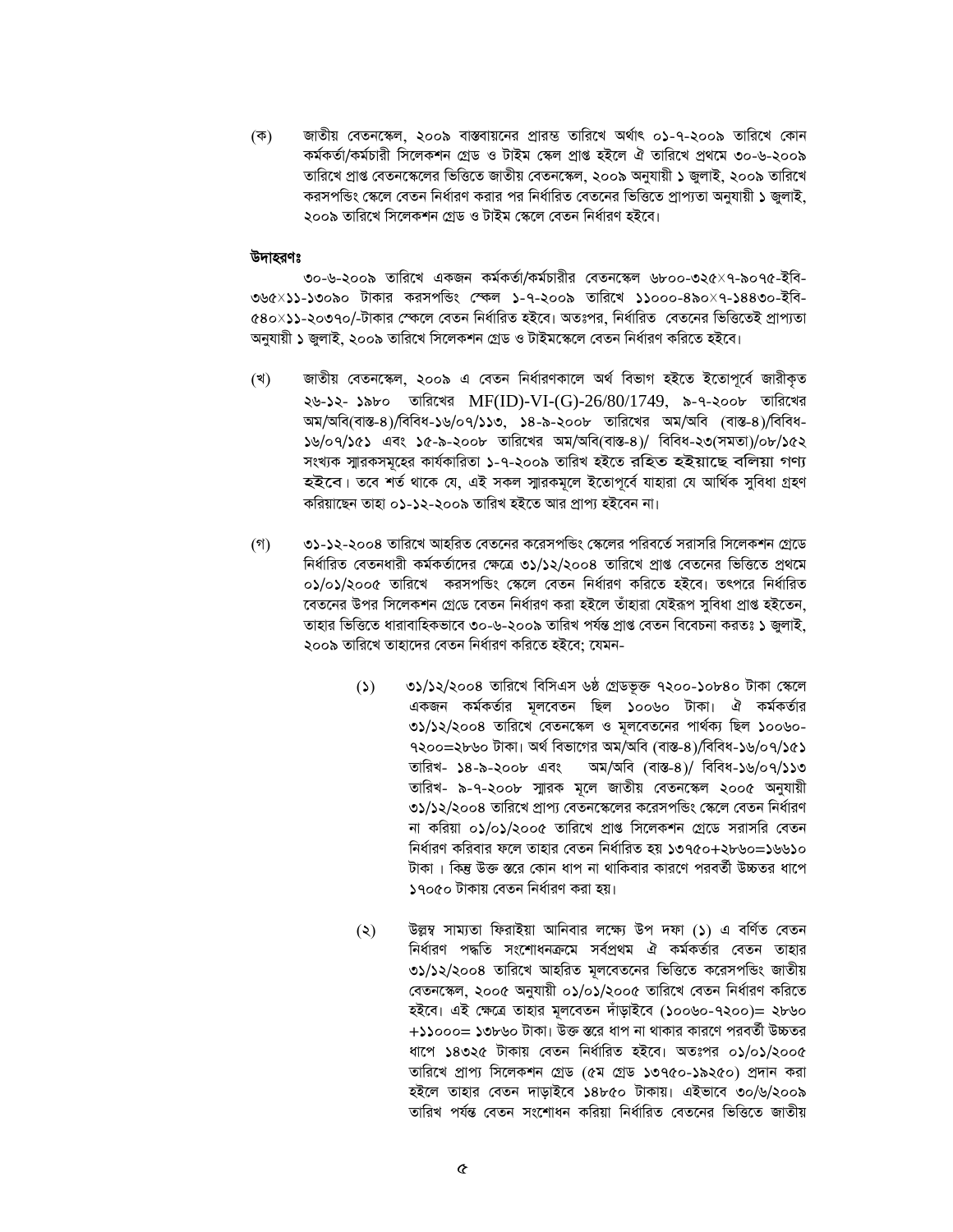বেতনস্কেল, ২০০৯ অনুযায়ী ১ জুলাই,২০০৯ তারিখে বেতন নির্ধারণ করিতে হইবে। তবে সংশোধিত বেতন নির্ধারণ প্রক্রিয়ায় ০১/১২/২০০৯ তারিখের পূর্ব পৰ্যন্ত উত্তোলিত অৰ্থ ফেরত প্রদান করিতে হইবে না।

 $($ গ) ১৪-৯-২০০৮ তারিখের অম/অবি (বাস্ত-৪)/বিবিধ-১৬/০৭/১৫১নং আদেশের প্রেক্ষিতে ১৫-৯-২০০৮ তারিখের অম/অবি (বাস্ত-৪)/বিবিধ-২৩(সমতা)/০৮/১৫২ নং স্মারক দ্বারা যাহারা ইতোপূৰ্বে কনিষ্ঠ কৰ্মকৰ্তার সহিত বেতন সমতাকরণ করিয়াছেন, তাহারা বেতন সমতা না করিলে যেইরূপ সুবিধা প্রাপ্য হইতেন; তাহা বিবেচনা করতঃ উপানুচ্ছেদ (৩) (ক) অনুযায়ী ১ জুলাই, ২০০৯ তারিখে তাহাদের বেতন নির্ধারণ করিতে হইবে। তবে, বেতন সমতাকরণের ফলে তাঁহারা যে আৰ্থিক সুবিধা গ্ৰহণ করিয়াছেন তাহা ১-১২-২০০৯ তারিখ হইতে আর প্রাপ্য হইবেন না। তবে উপ-অনুচ্ছেদ (৩) (গ) (১) এর কারণে কোন কর্মকর্তা বেতন সমতাকরণ করিয়া থাকিলে উক্ত কর্মকর্তার ক্ষেত্রেও উপ-অনুচ্ছেদ (৩) (গ) (২) এর পদ্ধতি অনুসরণপূর্বক বেতন নির্ধারণ করিতে হইবে। তবে সংশোধিত বেতন নির্ধারণ প্রক্রিয়ায় ০১/১২/২০০৯ তারিখের পূর্ব পর্যন্ত উত্তোলিত অৰ্থ ফেরত প্রদান করিতে হইবে না।

(8) অবসরভোগীদের পেনশন ও গ্র্যাচুইটি।- অবসরভোগী কর্মকর্তা/কর্মচারীগণ নিয়রূপে পেনশন ও গ্র্যাচুইটি প্রাপ্ত হইবেন, যথাঃ-

- পেনশন সর্মপণ ও গ্র্যাচুইটির বিদ্যমান হার অপরিবর্তিত থাকিবে; (ক)
- মাসিক নীট পেনশনপ্রাপ্ত অবসরভোগী ৬৫ বছর উর্ধু কর্মকর্তা/কর্মচারীর নীট পেনশনের পরিমাণ (খ) ৫০% বৃদ্ধি এবং অন্যান্যদের ক্ষেত্রে নীট পেনশনের পরিমাণ ৪০% বৃদ্ধি পাইবে। বেতনস্কেল, ২০০৯ কাৰ্যকর হইবার তারিখ হইতে মহাৰ্ঘভাতা (নীট পেনশনের ২০%) বিলুপ্ত হইবে।
- ১ জুলাই, ২০০৯ তারিখ হইতে কর্মরত কোন কর্মকর্তা/কর্মচারী (স্বামী/স্ত্রী) মৃত্যুবরণ করিলে উক্ত  $($ গ) ব্যক্তির পরিবার, পারিবারিক পেনশনের প্রচলিত নিয়মাবলী অনুসরণ সাপেক্ষে, পেনশন আনতোষিক ও ভাতাদি প্ৰাপ্য হইবেন:
- বিদ্যমান ছুটির বিধান অনুযায়ী কোন কর্মকর্তা/কর্মচারী ছুটি পাওনা সাপেক্ষে ১২ মাস পূর্ণ গড় (ঘ) বেতনে অবসর প্রস্তুতিমূলক ছুটি ভোগের সুবিধা এবং ছুটি পাওনা সাপেক্ষে ছুটি নগদায়নের বিদ্যমান সুবিধাও ভোগ করিবেন।

৭। জাতীয় বেতনস্ফেল, ২০০৯ এ উচ্চতর স্ফেল (টাইম স্ফেল) ও সিলেকশন গ্রেড স্কেলের প্রাপ্যতা।- (১) জাতীয় বেতনস্কেল, ২০০৯ এর টাকা ৪১০০-৭৭৪০ (২০ নং গ্রেড) হইতে টাকা ৮০০০-১৬৫৪০/- (১০ নং গ্রেড) বেতনস্কেল বিশিষ্ট পদের আওতাভুক্ত **নন-গেজেটেড সরকারি কর্মচারীগণ** একই অথবা সমপর্যায়ের পরস্পর বদলিযোগ্য পদে ৮, ১২ ও ১৫ বৎসর চাকরি পূর্তি এবং চাকরির সন্তোষজনক রেকর্ডের ভিওিতে ও এতদসংক্রান্ত প্রচলিত শর্তাদি পুরণ সাপেক্ষে, যথাক্রমে ১ম, ২য় ও ৩য় পরবর্তী উচ্চতর বেতনস্ফেলে, উচ্চতর স্ফেল (টাইম স্ফেল) হিসাবে প্রাপ্য হইবেন ঃ

তবে শর্ত থাকে যে, একই কর্মচারী পদোন্নতি ব্যতীত সমগ্র চাকরি জীবনে ৩টির অধিক টাইমস্কেল প্রাপ্য হইবেন না। আরও শর্ত থাকে যে, সিলেকশন গ্রেড স্কেল এবং উচ্চতর স্কেল (টাইমস্কেল) যুগপৎভাবে প্রদান সংক্রান্ত অর্থ বিভাগ, অর্থ মন্ত্রণালয়ের ১০-১১-১৯৯৭ তারিখের অম/অবি (বাস্ত-৩)/ টাইমস্কেল-৩/৯৬ (অংশ)/৭২ (২০০) নং স্যারকে বর্ণিত ব্যাখ্যা বলবৎ থাকিবে।

(২) দ্বিতীয় শ্রেণীর কর্মকর্তাগণ তাঁহাদের একই অথবা সমপর্যায়ের সমস্কেলে পরস্পর বদলীযোগ্য পদে ৮ ও ১২ বৎসর চাকরি পূর্তির পর এবং তাহাদের চাকরির সন্তোষজনক রেকর্ডের ভিত্তিতে এতদসংক্রান্ত প্রচলিত শর্তাদি পুরণ সাপেক্ষে ১ম ও ২য় পরবর্তী উচ্চতর বেতনস্কেল, উচ্চতর স্কেলে (টাইমস্কেল) হিসাবে প্রাপ্য হইবেন। এই সুবিধা ১ জুলাই, ২০০৯ তারিখ হইতে প্ৰদেয় হইবে:

তবে, ১ জুলাই, ২০০৯ তারিখের পূর্বের চাকরির মেয়াদ শুধুমাত্র বেতন নির্ধারণীর ক্ষেত্রে প্রযোজ্য হইবে এবং এই **বাবদ কোন বকেয়া আর্থিক সুবিধা প্রাপ্য হইবেন না।** এক্ষেত্রে স্কেলের সর্ব্বোচ্চ সীমায় পৌছার ১(এক) বৎসর পর পরবর্তী স্কেলে টাইমস্কেল প্রদানের বর্তমান প্রচলিত বিধান রহিত হইল। শর্ত থাকে যে, পদোন্নতি ব্যতিরেকে কোন কর্মকর্তা একই পদে সমগ্র চাকরি জীবনে ২টির অধিক উচ্চতর স্কেল (টাইম স্কেল) প্রাপ্য হইবেন না।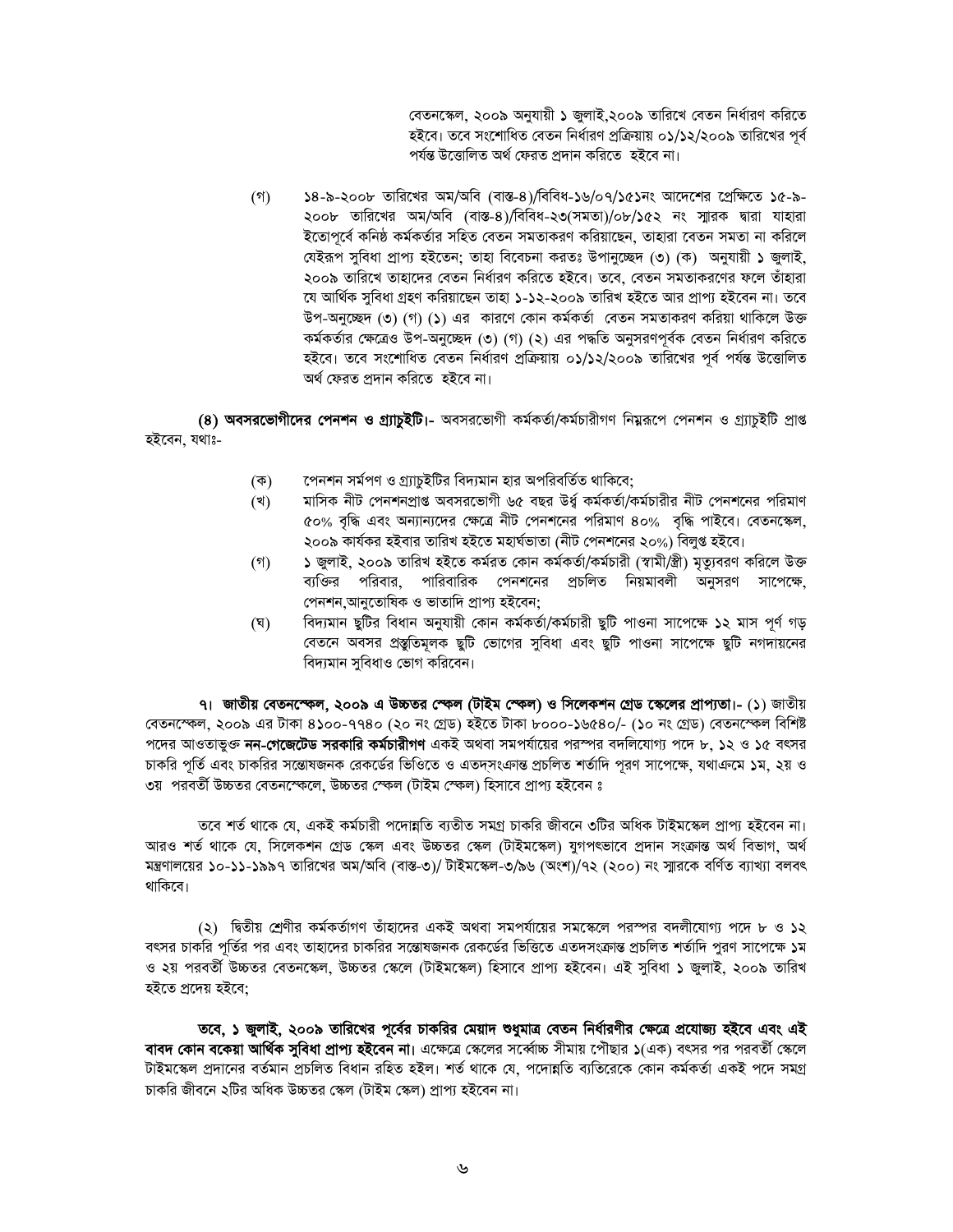(৩) প্রথম শ্রেণীর কর্মকর্তাগণ নিজ বেতন স্কেলের সর্বোচ্চ সীমায় পৌঁছার ১ (এক) বৎসর পর তাঁহাদের চাকরির সন্তোষজনক রেকর্ডের ভিত্তিতে এবং এতদসংক্রান্ত প্রচলিত শর্তাদি পূরণ সাপেক্ষে, তাঁহাদের পদের বেতন স্কেলের পরবর্তী স্কেলটি উচ্চতর স্কেল (টাইম স্কেল) হিসাবে প্রাপ্য হইবেন এবং পদোন্নতি ব্যতিরেকে, একই পদে সমগ্র চাকরি জীবনে তাঁহারা ১(এক) টির অধিক উচ্চতর স্কেল (টাইম স্কেল) প্রাপ্য হইবেন না। এইরূপ উচ্চতর স্কেল (টাইম স্কেল) জাতীয় বেতন স্কেল, ২০০৯ এর ৪র্থ স্কেলের উর্ধ্রের কোন কর্মকর্তা প্রাপ্য হইবেন নাঃ

তবে শর্ত থাকে যে, প্রথম শ্রেণীর কর্মকর্তাগণ, যাঁহারা জাতীয় বেতনস্কেল, ২০০৯ এর বেতনস্কেল টাকা ১১০০০-২০৩৭০/-(৯ নং গ্রেড), টাকা ১২০০০-২১৬০০/- (৮ নং গ্রেড) এবং টাকা ১৫০০০-২৬২০০/-(৭ নং গ্রেড) এর অন্তর্ভুক্ত, তাঁহারা স্ব-স্ব বেতন স্কেলের সর্বোচ্চ সীমায় পৌঁছার ১ (এক) বৎসর পর জাতীয় বেতন স্কেল, ২০০৯-এ টাকা ১৮৫০০-২৯৭০০/-, উচ্চতর স্কেল (টাইম স্কেল) হিসাবে প্রাপ্য হইবেন এবং টাকা ১২০০০-২১৬০০/- এবং ১৫০০০-২৬২০০/- বেতন স্কেলে পদোন্নতি প্রাপ্ত প্রথম শ্রেনীর কর্মকর্তাগণ পদোন্নতি না পাইলে, যে তারিখে টাকা ১১০০০-২০৩৭০/- অথবা টাকা ১২০০০-২১৬০০/- স্কেলের সর্বোচ্চ সীমায় পৌছাইতেন, যাহাই পূর্বে ঘটে, সে তারিখের ১ বৎসর পর উচ্চতর স্কেল (টাইম স্কেল) টাকা ১৮৫০০-২৯৭০০/- প্ৰাপ্য হইবেন।

(৪) উপ-অনুচ্ছেদ (৩) এর শর্তাংশে বর্ণিত স্কেলসমূহ ব্যতীত জাতীয় বেতনস্কেল, ২০০৯ এর অধীন প্রথম শ্রেণীর অন্যান্য কর্মকর্তাগনকে এই অনুচ্ছেদে বর্ণিত বিধানাবলী অনুযায়ী পরবর্তী উচ্চতর স্কেল (টাইম স্ফেল) প্রদেয় হইবে।

(৫) ১ম শ্রেণীর ৯ম গ্রেডভূক্ত যে সকল পদে পদোন্নতির কোন বিধান নাই এবং ব্লক পদ হিসাবে ঘোষিত, সে সকল ৯ম গ্রেডের ব্লক পদে ৪ বছর চাকরি পূর্তিতে ১০০% সিলেকশন গ্রেড এবং ১ম শ্রেণীর পদে ১০ ও ১৫ বছর চাকুরি পূর্তিতে চাকরির সন্তোষজনক রেকর্ডের ভিত্তিতে এতদসংক্রান্ত প্রচলিত শর্তাদি পুরণ সাপেক্ষে ১ম ও ২য় পরবর্তী উচ্চতর বেতনস্কেল, উচ্চতর স্কেল (টাইমস্কল) হিসাবে প্রদেয় হইবে। তবে, শুধুমাত্র বেতন নির্ধারণী সুবিধা ব্যতীত ১ জুলাই, ২০০৯ তারিখের পূর্বের কোন **বকেয়া** প্ৰাপ্য হইবে না ঃ

তবে শর্ত থাকে যে, সংস্থাপন মন্ত্রণালয় কর্তৃক অনুমোদিত পদটি ব্লক পদ হিসাবে ঘোষিত হইতে হইবে ; আরও শর্ত থাকে যে, এই ক্ষেত্রে বেতন স্কেলের সর্ব্বোচ্চ সীমায় পৌঁছার ১ (এক) বছর পর পরবর্তী উচ্চতর স্কেল (টাইম স্কেল) প্রদানের বর্তমান প্রচলিত বিধান রহিত হইল।

(৬) যে সকল ক্যাডারে ৪র্থ গ্রেডের পদোন্নতিযোগ্য পদ নাই সে সকল ক্যাডারের কর্মকর্তা ৫ম গ্রেডে সিলেকশন গ্রেড পদে ১০ (দশ) বছর অথবা উপ সচিব বা সমস্কেলের ক্যাডার পদসহ ১০ বছর সন্তোষজনক চাকরি পুর্তিতে বা যে সকল ক্যাডারে ৪র্থ গ্রেডের পদোন্নতিযোগ্য পদ থাকা সত্বেও নিজ ক্যাডারের ৪র্থ গ্মেডে পদোন্নতি (লাইন প্রমোশন) ব্যতিরেকে ৫ম গ্রেডে উপসচিব বা সমস্কেলের ক্যাডার পদে পদোন্নতি প্রাপ্ত হইয়াছেন সেই সকল কর্মকর্তা ৫ম গ্রেডে সিলেকশন গ্রেড এবং উপসচিব পদসহ সাক্রল্যে ১০ (দশ) বছর সন্তোষজনক চাকরি পর্তিতে ৪র্থ গ্রেডে টাকা ২৫৭৫০-৩৩৭৫০/-টাইমস্কেল প্রাপ্য হইবেন। এই সুবিধা ১ জ্বলাই, ২০০৯ তারিখ হইতে প্রদেয় হইবে। তবে শর্ত থাকে যে, যে কোন ক্যাডার কর্মকর্তা পদোন্নতি ব্যতিরেকে একই পদে একটির বেশি টাইম স্কেল সুবিধা প্রাপ্য হইবেন না।

(৭) ক্যাডার ও নন-ক্যাডার নির্বিশেষে ৯ম গ্রেডভূক্ত সকল ১ম শ্রেণীর কর্মকর্তাকে ৪ (চার) বৎসর চাকরি পূর্তি, সন্তোষজনক চাকরির রেকর্ড ও জ্যেষ্ঠতার ভিওিতে এতদসংক্রান্ত প্রচলিত শর্তাদি পূরণ সাপেক্ষে, ৭ম গ্রেডের স্কেলে ৫০% সিলেকশন গ্রেড প্রদানের পরিবর্তে জাতীয় বেতনস্কেল, ২০০৯ অনুযায়ী ১ জুলাই, ২০০৯ হইতে ১০০% সিলেকশন গ্রেড প্রদেয় হইবে।

(৮) বিসিএস ক্যাডারসমূহের কর্মকর্তাদের জন্য বর্তমান বেতন স্কেল এর ৬ষ্ঠ গ্রেডভুক্ত স্কেলের বিপরীতে **১**ম শ্রেণীর পদে ১০ (দশ) বছর চাকরি পর্তিতে ৫ম গ্রেডে সিলেকশন গ্রেড প্রদানের যে বিধান রহিয়াছে, তাহা একই নীতিমালার ভিত্তিতে ৬ষ্ঠ গ্রেডভূক্ত নন-ক্যাডার কর্মকর্তাগণ ১ জুলাই, ২০০৯ তারিখ হইতে ১০০% প্রাপ্য হইবেন।

(৯) সকল ২য় শ্রেণীর কর্মকর্তা ৪ (চার) বৎসর চাকরি পূর্তি, সম্ভোষজনক চাকরির রেকর্ড ও জ্যেষ্ঠতার ভিত্তিতে এতদসংক্রান্ত প্রচলিত শর্তাদি পূরণ সাপেক্ষে, পরবর্তী উচ্চতর স্কেলে ৫০% সিলেকশন গ্রেড প্রদানের পরিবর্তে জাতীয় বেতন-স্কেল, ২০০৯ অনুযায়ী ১ জুলাই, ২০০৯ থেকে ১০০% সিলেকশন গ্ৰেড প্ৰদেয় হইবে।

(১০) জাতীয় বেতনস্কেল, ২০০৯ কার্যকর হওয়ার পর প্রযোজ্য ক্ষেত্রে ন্যূনতম বেতন নির্ধারণের সুবিধা পূর্বের শৰ্তাধীনে বলবৎ থাকিবে।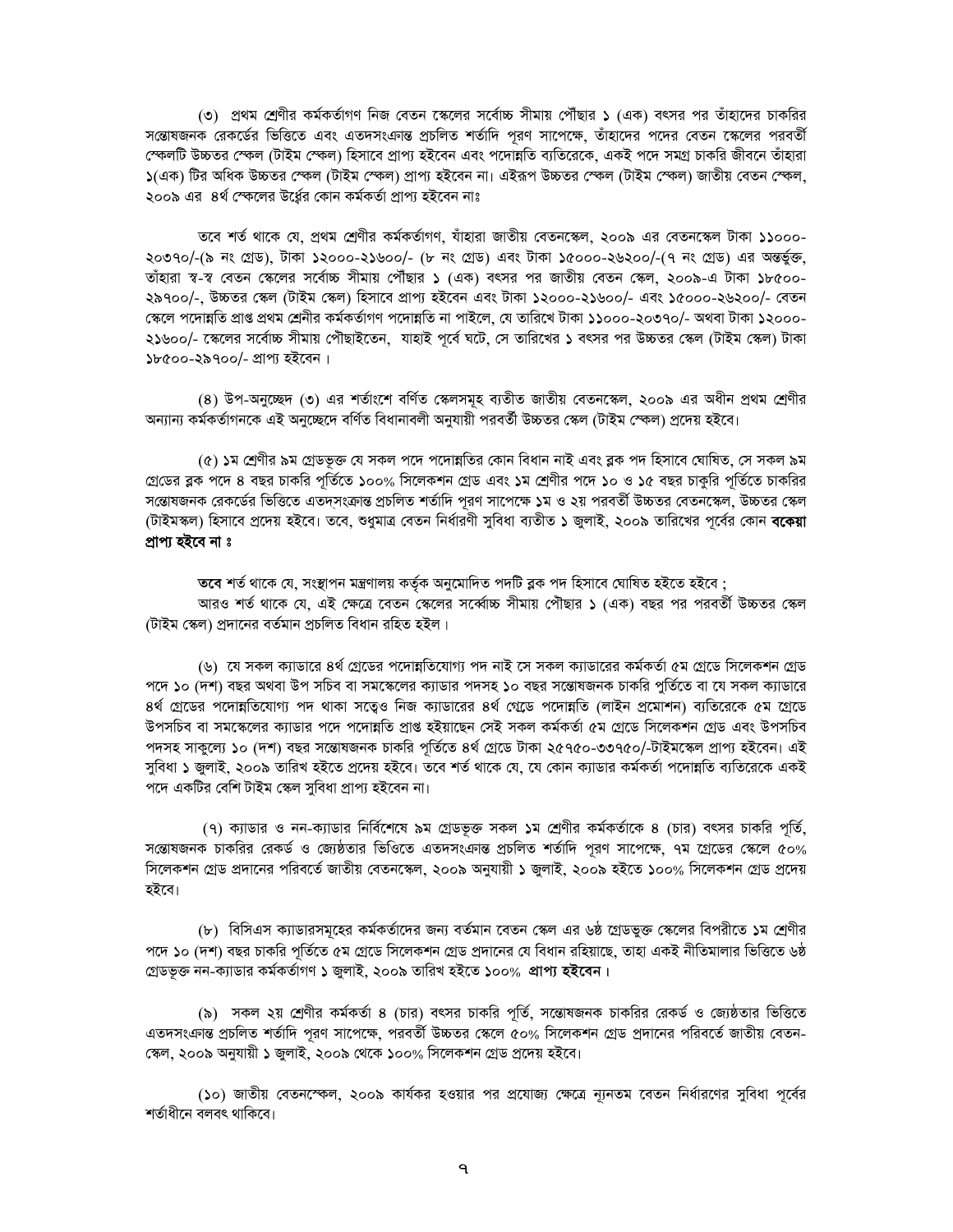৮। **বেতন নির্ধারণের পর বেতনবৃদ্ধি (Increment)।- (১)** জাতীয় বেতনস্কেল, ২০০৯ এর যেই স্তরে 'ইবি' বলিয়া উল্লিখিত দক্ষতাসীমা দেখানো হইয়াছে, সেই স্তর অতিক্রম করিবার জন্য যেই সকল বিধান প্রচলিত রহিয়াছে, সেই সকল বিধান অনুসারে উহা অতিক্রমের এবং বেতনবৃদ্ধি মঞ্জুরি অথবা আহরণের জন্য উক্তরূপ বিধানাবলী যথাযথভাবে অনুসরণ করিতে হইবে। অনুচ্ছেদ ৬ এর বিধান অনুযায়ী বেতন নির্ধারণের পর বর্তমান বেতনস্কেলে বেতন বৃদ্ধির তারিখেই জাতীয় বেতনস্কেল, ২০০৯ এর প্ৰথম বাৰ্ষিক বেতন বদ্ধির তারিখ হইবে। যে সকল ব্যক্তি ১ জলাই, ২০০৯ তারিখের পর পদোন্নতি বা নিয়োগপ্রাপ্ত হইয়াছেন, সেই সকল ব্যক্তি পদোন্নতি বা নিয়োগের তারিখ হইতে ১(এক) বৎসর চাকুরি পর্তিতে পরবর্তী বার্ষিক বেতন বৃদ্ধি প্রাপ্য হইবেন ঃ

তবে শর্ত থাকে যে,সমস্কেলে পদোন্নতিতে বেতন ও বার্ষিক বেতন বৃদ্ধির তারিখের কোন পরিবর্তন হইবে না।

(২) যাহার বার্ষিক বেতন বৃদ্ধির তারিখ ১ জ্রলাই, ২০০৯, সেই ক্ষেত্রে জাতীয় বেতনস্কেল, ২০০৯-এ প্রদত্ত বিধান মোতাবেক প্রথমে বেতন নির্ধারণ করিয়া সে তারিখে বার্ষিক বেতন বদ্ধি প্রদেয় হইবে।

(৩) জাতীয় বেতনস্কেল, ২০০৯ জারীর পর বার্ষিক বেতনবৃদ্ধির তারিখের কারণে সমপদে একই গ্রেডেশন তালিকাভূক্ত জ্যেষ্ঠ ও কনিষ্ঠের মধ্যে বেতন বৈষম্য হইলে জ্যেষ্ঠের বেতন বৃদ্ধির তারিখ কনিষ্ঠের বেতন বৃদ্ধির তারিখে আনয়ন করিয়া সমতা করিতে হইবে।

৯। প্রথম নিয়োগ প্রাণ্ডিতে বেতন।- (১) ১ জুলাই, ২০০৯ তারিখে অথবা উহার পরে নিয়োগপ্রাপ্ত কোন কর্মকর্তা/কর্মচারীকে, বদলি বা পদোন্নতি ব্যতিরেকে, নিয়োগকৃত পদের জন্য জাতীয় বেতনস্কেল, ২০০৯ এ নির্ধারিত স্কেলে ন্যূনতম বেতন উপ-অনুচ্ছেদ (৩) এ বর্ণিত বিধান সাপেক্ষে, প্রদান করা হইবে এবং প্রথম নিয়োগের পদটি যদি জাতীয় বেতন-স্কেল, ২০০৯ এর ১১০০০-২০৩৭০/- (৯ম গ্রেড) বা তদর্ধু স্কেলের হয়, তাহা হইলে-

- একজন এম.বি.বি.এস ডিগ্রীধারী বা ব্যাচেলর অব আকিটেকচার বা ইঞ্জিনিয়ারিং ডিগ্রী বা সরকার  $(\overline{\Phi})$ কৰ্তক স্বীকত সমপৰ্যায়ের ডিগ্ৰীধারীকে ১(এক) টি অগ্রিম বেতনবদ্ধি প্রদান করা হইবে, যদি ঐরূপ ডিগ্রী সংশ্লিষ্ট পদের ন্যুনতম শিক্ষাগত যোগ্যতা হিসাবে নির্ধারিত থাকে:
- যে সকল ব্যক্তির ইঞ্জিনিয়ারিং বা স্হাপত্যবিদ্যায় ডিগ্রী বা মাস্টার্স ডিগ্রীসহ সরকার কর্তৃক (খ) এতদুদ্দ্যশ্যে স্বীকৃত কোন শিক্ষা প্রতিষ্ঠান (ইনস্টিটিউট) হইতে ফিজিক্যাল প্ল্যানিং এ ডিগ্রী রহিয়াছে, অথবা আইন বিষয়ে স্নাতক (সম্মান)সহ স্নাতকোত্তর ডিগ্রী রহিয়াছে এবং যদি ঐরূপ ডিগ্রী সংশ্লিষ্ট পদের ন্যূনতম শিক্ষাগত যোগ্যতা হিসাবে নির্ধারিত থাকে, সেই সকল ব্যক্তিকে ২(দুই)টি অগ্রিম বেতনবৃদ্ধি প্রদান করা হইবে;
- কোন কৰ্মকৰ্তা/কৰ্মচারী যদি কোন চিকিৎসা অনুষদের লাইসেন্সধারী হন এবং যদি ঐ লাইসেন্স  $($ গ্ তাঁহার পদের জন্য ন্যুনতম শিক্ষাগত যোগ্যতা হিসাবে নির্ধারিত থাকে, তাহা হইলে ঐ ব্যক্তি নিয়োগ লাভের সময় ১(এক) টি অগ্রিম বেতনবৃদ্ধি পাইবেন।
- উক্ত অগ্রিম বেতন বদ্ধি কেবলমাত্র চাকরিতে ১ম নিয়োগ লাভের সময় প্রাপ্য হইবেন এবং ইহা  $(\nabla)$ পরবর্তী অন্য কোন ক্ষেত্রে পদোন্নতি/সিলেকশন গ্রেড/টাইমস্কেল প্রাপ্তির ক্ষেত্রে প্রযোজ্য হইবে না।

(२) ज्यानिखन Education Department Memorandum Nos. SIV/830- Edn, dated 18<sup>th</sup> July, 1970, SIV/831-Edu. Dated 18<sup>th</sup> July, 1970, 832 Edn, dated 17<sup>th</sup> July, 1970 এবং 833-Edn.,  $\rm{data~17^{th}~July,~1970}$  অনুযায়ী উচ্চতর শিক্ষাগত যোগ্যতা, যাহা অগ্রিম বেতনবৃদ্ধি মঞ্জুরীর সহিত সম্পর্কযুক্ত,  $\rm{Ministry}$ of Finance O.M. No. MF (ID) -1-3/77/522, Dated 13<sup>th</sup> May -1978, MF (ID) -11-/P-1/81/457, Dated-16<sup>th</sup> April, 1981 Hhw MF (ID) -11-/P-1/81/800, Dated 29<sup>th</sup> June, 1981 তে আরোপিত শর্তসমূহ, যাহা বেতনবৃদ্ধি মজুরির সহিত সম্পর্কযুক্ত, এবং স্বাস্হ্য ও পরিবার কল্যাণ মন্ত্রণালয়ের ২২ জানুয়ারি, ১৯৯৪ তারিখের স্মারক নং-পার-৩/টি-৩/৯৩/৬১. যাহা বিসিএস (স্বাস্হ্য) ক্যাডারের প্রবেশ পদের কর্মকর্তাদের উচ্চতর প্রারন্তিক বেতন প্রদান সম্পৰ্কিত বিধানাবলী বলবৎ থাকিবে।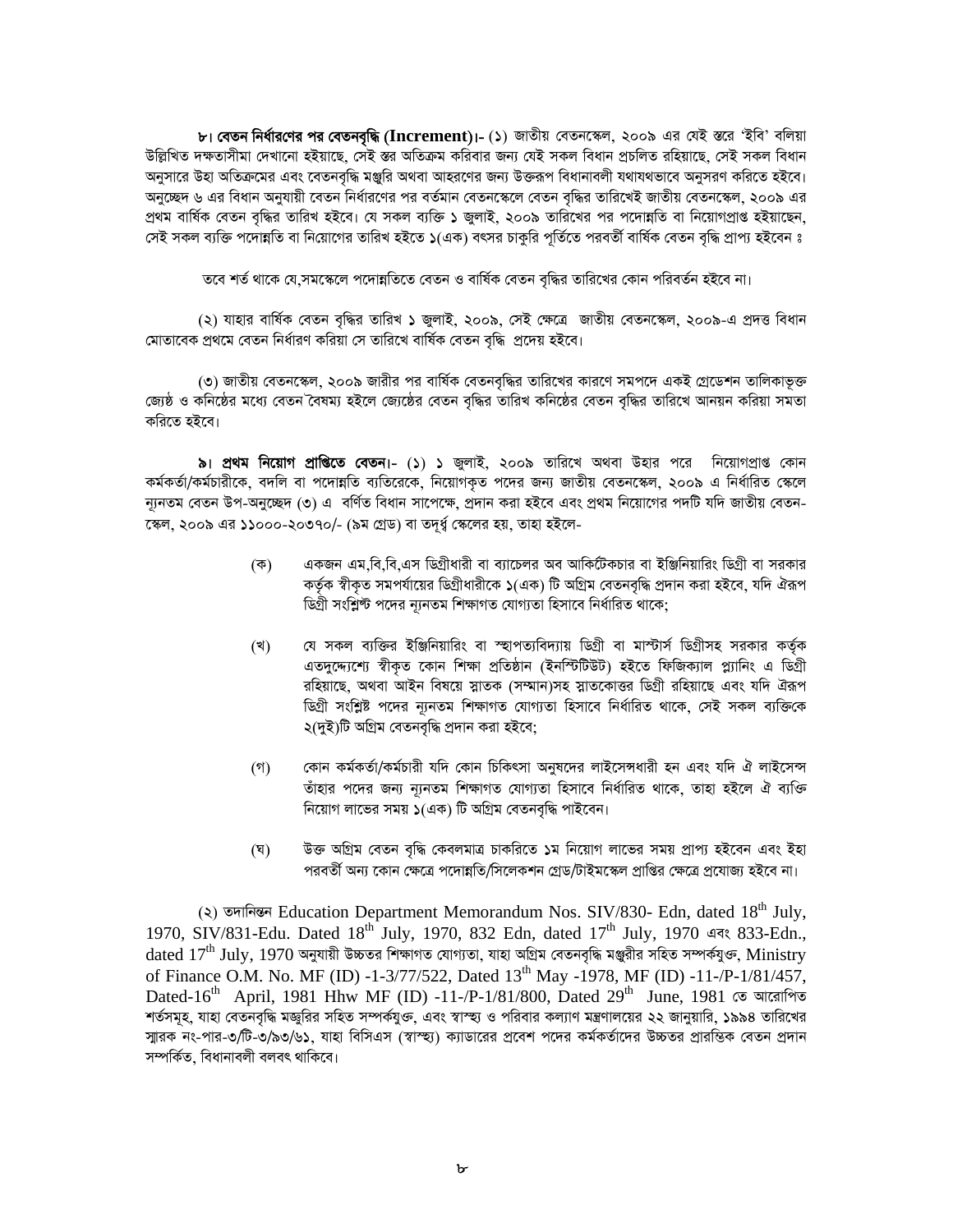(৩) ১ জুলাই, ২০০৯ তারিখে প্রথম নিয়োগপ্রাপ্ত কোন কর্মকর্তা/কর্মচারীর বেতন প্রথমে জাতীয় বেতনস্কেল, ২০০৯ এর সংশ্লিষ্ট স্কেলের ন্যূনতম ধাপ এবং এই অনুচ্ছেদের বিধান মোতাবেক প্রযোজ্য ক্ষেত্রে উহার সহিত অতিরিক্ত ইনক্রিমেন্ট যোগ করিয়া নির্ধারণ করিতে হইবে।

(৪) এই অনুচ্ছেদে উল্লিখিত অগ্রিম বেতনবৃদ্ধির সুবিধা শুধুমাত্র প্রথম নিয়োগের ক্ষেত্রেই প্রযোজ্য হইবে।

১০। পদের পূর্ণ বেতন প্রাপ্তির শর্তাবলী।- (১) কোন ব্যক্তি কোন উচ্চতর পদে ও বেতনস্কেলে পদোন্নতি পাইলে ঐ পদে পূর্ণ বেতন পাওয়ার জন্য তাঁহাকে নিম্নের সারণিতে উল্লিখিত চাকরির মেয়াদ পূর্ণ করিতে হইবে, যথা ঃ-

| বেতনস্কেল             | পূর্ণ বেতন পাওয়ার জন্য প্রয়োজনীয় ন্যূনতম চাকরির |
|-----------------------|----------------------------------------------------|
|                       | মেয়াদ                                             |
| টাকা ৪০০০০(নিৰ্ধারিত) | ২০ বৎসর                                            |
| টাকা ৩৩৫০০-৩৯৫০০      | ১৭ বৎসর                                            |
| টাকা ২৯০০০-৩৫৬০০      | ১৪ বৎসর                                            |
| টাকা ২৫৭৫০-৩৩৭৫০      | ১২ বৎসর                                            |
| টাকা ২২২৫০-৩১২৫০      | ১০ বৎসর                                            |
| টীকা ১৮৫০০-২৯৭০০      | ৫ বৎসর                                             |
| টাকা ১৫০০০-২৬২০০      | ৪ বৎসর                                             |
|                       |                                                    |

(২) উপ-অনুচ্ছেদ (১) এ বর্ণিত চাকরির মেয়াদকাল বলিতে ১ম শ্রেণীর চাকরির মেয়াদকাল বুঝাইবে।

১১। **ভাতাদির প্রাপ্যতা।- (১)** জাতীয় বেতন স্কেল, ২০০৯ কার্যকর হওয়ার তারিখ অর্থাৎ **১ জুলাই, ২০০৯ হইতে** মহাৰ্ষভাতা অবলুপ্ত হইয়াছে বলিয়া গণ্য হইবে এবং ১ জুলাই, ২০০৯ তারিখ হইতে ইতোমধ্যে আহরিত মহাৰ্যভাতা প্রাপ্য বকেয়ার সহিত সমন্বয় করিতে হইবে।

(২) ১ জুলাই, ২০১০ তারিখ হইতে প্রযোজ্য ক্ষেত্রে বর্ধিত হারে বা ক্ষেত্রমত টাকার অংকে ভাতাদি প্রদেয় হইবে।

(৩) ১ জানুয়ারী ২০০৫ হইতে ৩০ জুন ২০০৯ পর্যন্ত সরকারের সুনির্দিষ্ট আদেশ বলে মহার্ঘভাতা ব্যতীত যে সকল ভাতা মঞ্জুর করা হইয়াছে সেই সকল ভাতা জাতীয় বেতনস্কেল, ২০০৯ প্রবর্তনের পরেও **৩০ জুন ২০০৯ তারিখে আহরিত বা** প্ৰাপ্য অঙ্কেই ৩০ জুন ২০১০ তারিখ পর্যন্ত প্রদেয় হইবে।

(৪) ১ জুলাই, ২০০৯ তারিখ হইতে ৩০ জুন ২০১০ পর্যন্ত সময়কালে নব-নিয়োগপ্রাপ্তগণ জাতীয় বেতনস্কেল, ২০০৯ অনুযায়ী প্রাপ্য বেতন আহরণ করিবেন এবং অন্যান্য সকল ভাতাদি ৩০ জুন ২০০৯ তারিখে নিয়োগ হইলে যে হারে ভাতাদি প্রাপ্ত হইতেন সেই হারে ৩০ জুন, ২০১০ তারিখ পর্যন্ত আহরণ করিবেন।

(৫) অনুচ্ছেদ ৬ (১) (ঘ) এ উল্লিখিত ব্যক্তিগত বেতন ব্যতীত অন্যান্য ব্যক্তিগত বেতন, ব্যক্তিগত ভাতা, অস্থায়ী ব্যক্তিগত ভাতা এবং অন্যান্য সকল অতিরিক্ত আর্থিক সুবিধাদি, উহা যে নামেই অভিহিত হউক না কেন, জাতীয় বেতনস্ফেল, ২০০৯ কাৰ্যকর হওয়ার তারিখ হইতে রহিত হইল।

১২। ফায়ার সার্ভিস, আনসার, ভিডিপি, জাতীয় নিরাপত্তা গোয়েন্দা, র্যাপিড একশান ব্যাটালিয়ান (র্যাব) ও সেবিকাগ-**ণের (Nurses) জন্য ভাতাদি।-** (১) বর্তমান বেতনস্কেল অনুযায়ী ফায়ার সার্ভিস, আনসার, ভিডিপি, জাতীয় নিরাপত্তা গোয়েন্দা, র্যাব ও সেবিকাগণের (Nurses) যে সকল বিশেষ ভাতা, যদি থাকে, (টাকার অঙ্কে) ৩০ জুন, ২০০৯ তারিখে আহরণ করিয়াছেন সেই সকল ভাতা তাঁহারা একইরূপ শর্তে ৩০ জুন, ২০১০ তারিখ পর্যন্ত আহরণ করিবেন। ১ জুলাই ২০০৯ হইতে ৩০ জুন ২০১০ তারিখে বর্ণিত বিশেষ ভাতা (টাকার অঙ্কে) বাবদ আহরিত বা প্রাপ্য অঙ্কের উপর ১ জুলাই ২০১০ হইতে ৩০% বর্ধিত হারে প্রদেয় হইবে।

(২) পুলিশ বিভাগের যে সকল ব্যক্তি জাতীয় নিরাপত্তা গোয়েন্দা বিভাগ এবং র্যাব-এ প্রেষণে নিয়োজিত রহিয়াছেন বা থাকিবেন, তাঁহারা পলিশ বিভাগের ক্ষেত্রে প্রযোজ্য এতদসংক্রান্ত আদেশ অনযায়ী বাডি ভাডা প্রাপ্য হইবেন।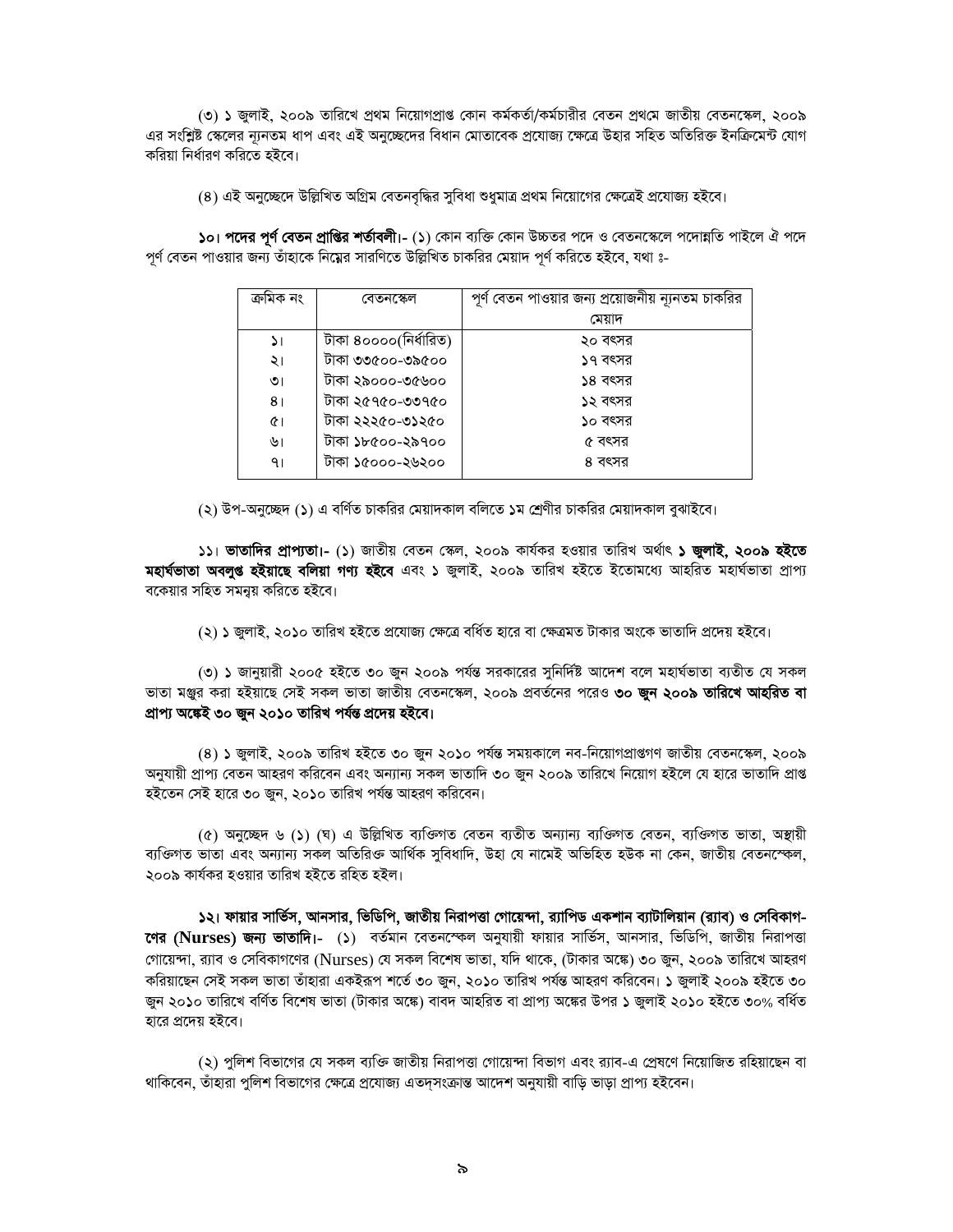১৩। চিকিৎসাভাতা - (১) চিকিৎসা সংক্রান্ত অন্যান্য সুবিধাদি যাহা সরকার কর্তৃক সময় সময় জারীকৃত আদেশের মাধ্যমে প্রদান করা হইয়াছে তাহা যথারীতি বলবৎ থাকিবে এবং সকল কর্মকর্তা/কর্মচারী মাসিক ৭০০ (সাতশত) টাকা হারে চিকিৎসা ভাতা প্ৰাপ্য হইবেন।

(২) ৬৫ বৎসর উর্ধু পেনশনারদের চিকিৎসাভাতা মাসিক ১০০০(এক হাজার) টাকা এবং অন্যান্য পেনশনারদের ক্ষেত্রে মাসিক চিকিৎসা ভাতা ৭০০ (সাতশত) টাকা হইবে।

১৪। বাড়ি ভাড়া ভাতা।- (১) সকল কর্মকর্তা/কর্মচারী চাকরি (বেতন ও ভাতাদি) আদেশ, ২০০৫ এর বিধান মোতাবেক ৩০ জন, ২০০৯ তারিখে আহরিত বা প্রাপ্য অঙ্কে বাডিভাডা ভাতা পাইবেন। তবে, ১ জুলাই, ২০০৯ হইতে ৩০ জন, ২০১০ এর মধ্যে প্রাপ্ত বার্ষিক ইনক্রিমেন্ট যোগ হইলেও জাতীয় বেতনস্কেল ২০০৯ প্রবর্তন না হইলে যে হারে বাড়িভাড়া ভাতা প্ৰাপ্য হইতেন একই হাৱে ৩০ জ্বন, ২০১০ পৰ্যন্ত প্ৰাপ্য হইবেন।

(২) যে সকল কর্মকর্তা/কর্মচারী সরকারী বাসস্ছানে বসবাস করিতেছেন, তাঁহারা উপ-অনুচ্ছেদ (১) এ উল্লিখিত বাডি ভাডা ভাতা প্ৰাপ্য হইবেন না।

(৩) যে সকল কর্মকর্তা/কর্মচারী সরকারী বাসস্হানে বসবাস করেন, তাঁহাদের মাসিক বেতন বিল হইতে ৩০ জুন, ২০০৯ তারিখে যে হারে কর্তন করা হইত, সেই হারে ৩০ জুন, ২০১০ পর্যন্ত এবং ১ জুলাই, ২০১০ তারিখ হইতে নিম্নলিখিত হারে মাসিক বাড়িভাড়া কর্তনপূর্বক সরকারকে প্রদান করিতে হইবে, যথা ঃ-

- যদি তিনি ১ জলাই, ২০০৯ তারিখ হইতে বিশেষ বেতন টাকা ৪০০০০ (নির্ধারিত) এবং জাতীয় (ক) বেতন স্কেল, ২০০৯ এর ১নং হইতে ১২ নং স্কেল { টাকা ৪০০০০ (নির্ধারিত) হইতে টাকা ৫৯০০- ১৩১২৫} এর আওতাভুক্ত হন, তাঁহার ক্ষেত্রে প্রাপ্য মূল বেতনের অর্থাৎ অনুচ্ছেদ ৩ এর উপ-অনুচ্ছেদ (১) মোতাবেক প্রাপ্য বেতনের ৭.৫%;
- যদি তিনি জাতীয় বেতনস্কেল, ২০০৯ এর ১৩নং হইতে ১৭নং স্কেল (টাকা ৫৫০০-১২০৯৫ (খ) এবং টাকা ৪৫০০-৯০৯৫) এর আওতাভুক্ত হন, তাঁহার ক্ষেত্রে প্রাপ্য মূল বেতনের অর্থাৎ অনুচ্ছেদ ৩ এর উপ-অনুচ্ছেদ (১) মোতাবেক প্রাপ্য বেতনের ৫%;
- $($ গ) যদি তিনি জাতীয় বেতনস্ফেল, ২০০৯ এর ১৮নং স্কেল টাকা ৪৪০০-৮৫৮০/- হইতে ২০নং স্কেল (টাকা ৪১০০-৭৭৪০) এর আওতাভুক্ত হন, এবং সেই সকল কর্মচারী সরকারী বাসায় বসবাস করিলে তাঁহার ক্ষেত্রে সরকারকে কোন বাড়িভাড়া প্রদান (কর্তন) করিতে হইবে না; তবে তিনি কোন বাডিভাডা ভাতাও প্ৰাপ্য হইবেন না।
- যে কৰ্মকৰ্তা/কৰ্মচারী সরকারী বিধি অনুযায়ী, ভাড়াবিহীন বাসস্হানে থাকার অধিকারী, তাঁহাকে (ঘ) সরকার কর্তৃক প্রদত্ত বাসস্হানের জন্য কোন বাড়িভাড়া প্রদান করিতে হইবে না; তবে তিনি বাডিভাডা ভাতাও প্ৰাপ্য হইবেন না।
- কোন কর্মকর্তা/কর্মচারী সরকারী বিধি মোতাবেক যে শ্রেণীর বাডি পাইবার অধিকারী, তদপেক্ষা  $(8)$ উচ্চতর শ্রেণী কিংবা নিয়ুতর শ্রেণীর কোন বাড়ি বরাদ্দ করা হইলে তাঁহাকে উচ্চতর শ্রেণীর বাড়ির জন্য উক্ত শ্রেণীর বাডি বরাদ্দ পাওয়ার অধিকারী ব্যক্তি কর্তৃক প্রদেয় সর্বনিয়ু ভাডা এবং নিয়ুতর শ্রেণীর বাডির জন্য উক্ত শ্রেণীর বাডির বরাদ্দ পাওয়ার অধিকারী ব্যক্তি কর্তৃক প্রদেয় সর্বোচ্চ ভাডা প্রদান করিতে হইবে।

(৪) যদি স্বামী ও স্এী উভয়েই কোন সরকারী বা স্ব-শাসিত সংস্থা, ব্যাংক বা অর্থলগ্নী প্রতিষ্ঠানের চাকরিজীবী হন এবং তাঁহারা একত্রে সরকারী বাসস্হানে বসবাস করেন, তাহা হইলে তাঁহাদের মধ্যে যাঁহার নামে বাসস্থান বরাদ্দ রহিয়াছে, তাঁহার বেতন বিল হইতে বাডি ভাডা নির্ধারিত হারে কর্তন করা হইবে এবং তিনি কোন বাডিভাডা ভাতা প্রাপ্য হইবেন না: অপরজন (স্বামী বা স্ত্রী) ৩০ জুন, ২০০৯ তারিখে আহরিত বা প্রাপ্য হারে পূর্ববৎ বাড়িভাড়া ভাতা প্রাপ্য হইবেন।

(৫) যে সকল কৰ্মকৰ্তা/কৰ্মচারীর নিজ নামে অথবা তাঁহার উপর নির্ভরশীল কাহারও নামে এক বা একাধিক বাডি আছে, তাঁহার ক্ষেত্রে সরকার কর্তৃক সময় সময় বাসস্ছান বরাদ্দ সম্পর্কে জারীকৃত আদেশ বলবৎ থাকিবে।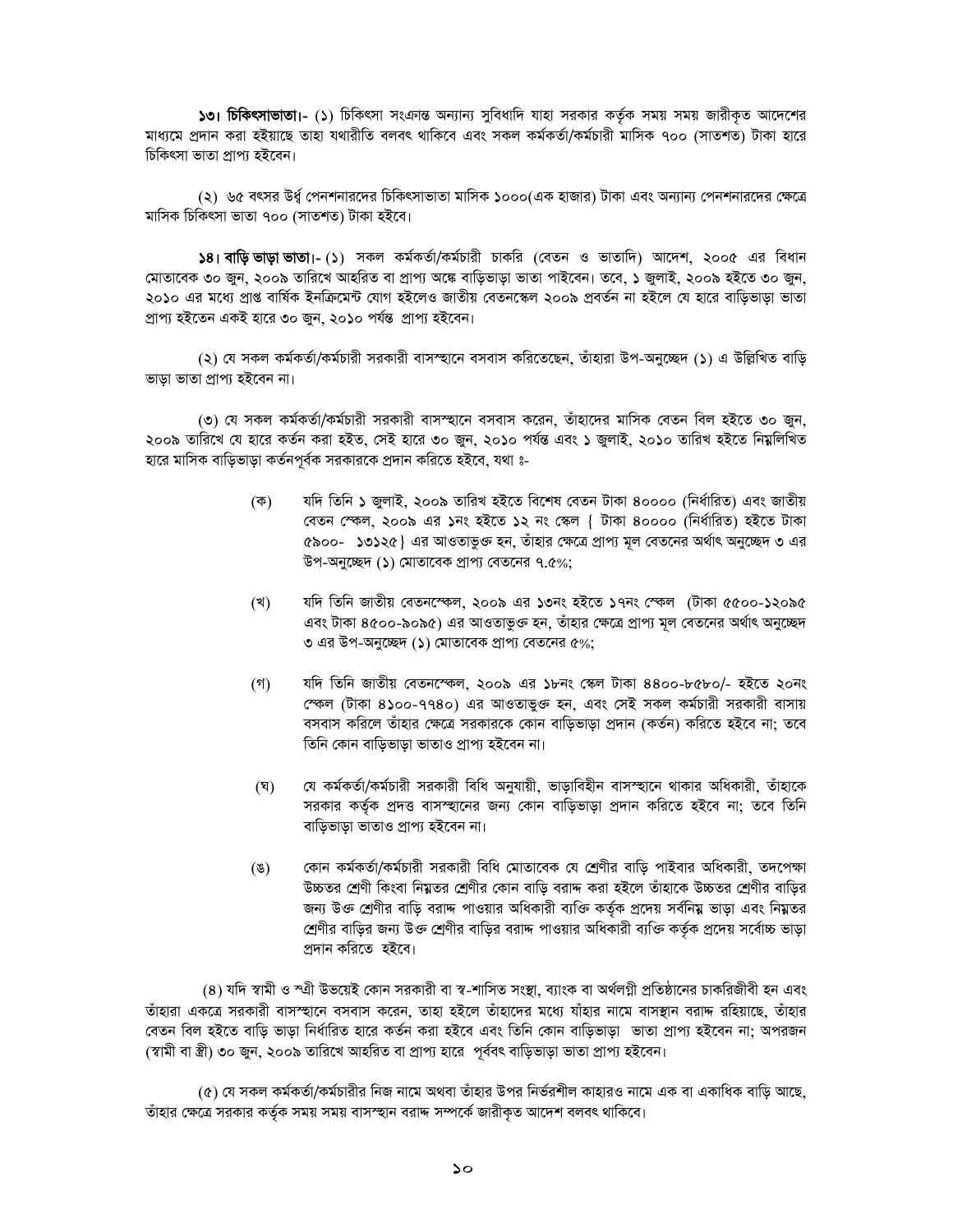ব্যাখ্যা - যদি জনস্বার্থ সংশ্লিষ্ট অফিস কর্তৃক কাহাকেও কর্মস্ছল অথবা তৎসন্নিকটস্থ মেস, হোস্টেল, রেস্ট হাউস, ডরমেটরি বা ডাকবাংলো কিংবা প্রয়োজনের তাগিদে বাসস্হান হিসাবে ব্যবহৃত আবাসন যাহা সত্যিকারের বাসস্হান নহে (improvised accomodation), (যেমন- গ্যাং, কুঁড়েঘর, গুদামঘর, মালগাড়ির বগি, কোন স্টিমার বা ল-ঞের বার্থ বাসস্ছানের সংস্ছান) এ একক সীট কিংবা একক কক্ষের বরাদ, এই অনুচ্ছেদের উদ্দেশ্যে সরকার কর্তৃক বাসস্হান বরাদ্দ হিসাবে গণ্য হইবে না এবং এই সকল ক্ষেত্রে এই অনচ্ছেদের আওতায় সংশ্লিষ্ট ব্যক্তি বাডি ভাডা ভাতা পাইবার অধিকারী হইবেন: তবে উজ্ঞ একক সীট বা একক কক্ষ কিংবা Improvised accomodation এর জন্য যদি নিৰ্ধারিত ভাডা ও অন্যান্য আৰ্থিক দায় থাকে তাঁহাকে তাহা প্ৰদান করিতে হইবে।

এই অনুচ্ছেদের অন্যান্য বিধানাবলী সাপেক্ষে, কর্মকর্তা ও কর্মচারীগণ ১ জুলাই, ২০১০ তারিখ হইতে নিয়ু- $(\mathcal{Y})$ সারণিতে উল্লিখিত হারে মাসিক বাডি ভাডা ভাতা প্রাপ্য হইবেন, যথাঃ-

| মূল বেতন             | বাড়ি ভাড়াভাতার হার (মাসিক)    |                                                                                                       |                             |
|----------------------|---------------------------------|-------------------------------------------------------------------------------------------------------|-----------------------------|
|                      | ঢাকা মেট্রোপলিটন এলাকার<br>জন্য | নারায়ণগঞ্জ, টঙ্গী, চট্টগ্রাম, খুলনা,<br>রাজশাহী, সিলেট, বরিশাল এর মে-ে<br>ট্রাপলিটন/ পৌর এলাকার জন্য | অন্যান্য স্ছানের জন্য       |
| টাকা ৫০০০ পৰ্যন্ত    | মূল বেতনের ৬৫% হারে             | মূল বেতনের ৫৫% হারে ন্যূনতম টাকা                                                                      | মূল বেতনের ৫০% হারে ন্যূনতম |
|                      | ন্যুনতম টাকা ২৮০০/-             | ২৫০০/-                                                                                                | টাকা ২২৫০                   |
| টাকা ৫০০১ হইতে টাকা  | মূল বেতনের ৬০% হারে             | মূল বেতনের ৫০% হারে ন্যূনতম টাকা                                                                      | মূল বেতনের ৪৫% হারে ন্যূনতম |
| ১০৮০০/- পৰ্যন্ত      | ন্যুনতম টাকা ৩৩০০/-             | ২৮০০/-                                                                                                | টাকা ২৫০০/-                 |
| টাকা ১০৮০১ হইতে টাকা | মূল বেতনের ৫৫% হারে             | মূল বেতনের ৪৫% হারে ন্যূনতম টাকা                                                                      | মূল বেতনের ৪০% হারে ন্যূনতম |
| ২১৬০০ পৰ্যন্ত        | ন্যুনতম টাকা ৬৫০০/-             | $&8$ 00/-                                                                                             | টাকা ৪৮০০/-                 |
| টাকা ২১৬০১ তদূৰ্ধ্ব  | মূল বেতনের ৫০% হারে             | মূল বেতনের ৪০% হারে ন্যূনতম টাকা                                                                      | মূল বেতনের ৩৫% হারে ন্যূনতম |
|                      | ন্যুনতম টাকা ১১৯০০/-            | ৯৭০০/-                                                                                                | টাকা ৮৫০০/-                 |

(৭) অর্থ মন্ত্রণালয়, অর্থ বিভাগের সাুারক নং- অম/অবি/প্রবি-৪/বাড়ি ভাড়া-১/২০০৩/২৬৩ তারিখঃ ১-১১-২০০৩ খ্রিঃ মোতাবেক ঢাকায় বদলিজনিত কারণে দ্বিগুণ হারে বাড়ি ভাড়া ভাতা প্রদানের পদ্ধতি ১ ডিসেম্বর, ২০০৯ তারিখ হইতে বাতিল হইয়াছে বলিয়া গণ্য হইবে।

১৫। **যাতায়াত ভাতা।- (১)** জাতীয় বেতনস্ফেল, ২০০৯ এর ১১ নং হইতে ২০ নং স্ফেলভুক্ত (টাকা ৬৪০০-১৪২৫৫ হইতে টাকা ৪১০০-৭৭৪০ পর্যন্ত) কর্মচারীর ক্ষেত্রে ৬ টি সিটি কর্পোরেশন এবং নারায়ণগঞ্জ ও টঙ্গী পৌরসভা এলাকায় কর্মন্থল হইলে তিনি ৩০ জুন, ২০০৯ তারিখে তাহার আহরিত বা প্রাপ্য অঙ্কে ৩০ জুন, ২০১০ পর্যন্ত যাতায়াত ভাতা পাইতে থাকিবেন।

(২) জাতীয় বেতনস্ফেল, ২০০৯ এর ১১ নং হইতে ২০ নং স্ফেলভুক্ত (টাকা ৬৪০০-১৪২৫৫ হইতে টাকা ৪১০০-৭৭৪০ পর্যন্ত) কর্মচারীর ক্ষেত্রে ৬ টি সিটি কর্পোরেশন এবং নারায়ণগঞ্জ ও টঙ্গী পৌরসভা এলাকায় কর্মস্থল হইলে মাসিক ১৫০/-টাকা হারে যাতায়াত ভাতা পাপ্য হইবেন।

(৩) সার্বক্ষনিক গাডি ব্যবহারের প্রাধিকারপ্রাপ্ত কর্মকর্তাগণ গাডীর ক্রয়মূল্য ও রক্ষণাবেক্ষণ ব্যায়ের সুবিধা প্রদান সংক্ৰান্ত সরকারী নীতিমালা মোতাবেক সুবিধাদি প্রাপ্ত না হওয়া পর্যন্ত বিদ্যমান সরকারী আদেশ অনুযায়ী নির্ধারিত অস্কের অর্থ প্রদান পর্বক সার্বক্ষণিক গাডি ব্যবহারের সবিধা ভোগ করিবেন।

১৬। উৎসবভাতা এবং শ্রান্তি ও বিনোদনভাতা।- (১) সরকারী আদেশ নং-অম/অবি(বাস্ত)-৪/এফবি-১২/৮৬/২৯. তারিখ ৩ জুলাই, ১৯৮৮ এবং Bangladesh Services(Recreation Allowance) Rules, 1979 এর বিধান অনুসারে বাৰ্ষিক উৎসবভাতা এবং শ্ৰান্তি ও বিনোদনভাতা প্ৰদেয় হইবে।

(২) উৎসবভাতা প্রদানের ক্ষেত্রে অর্থ বিভাগ, অর্থ মন্ত্রণালয়ের স্মারক (আদেশ) নং-অম/অবি(বাস্ত-৪)এফবি-১২/৮৬/২৯, তারিখ ৩ জুলাই, ১৯৮৮ এবং সরকার কর্তৃক, সময় সময় জারীকৃত এতদসংক্রান্ত অন্যান্য নিয়মাবলী অনুসরণ করিতে হইবে। তবে, জাতীয় বেতন স্কেল, ২০০৯ প্রদান করা না হইলে ৩০ জুন, ২০০৯ তারিখের পর কোন কর্মকর্তা/কর্মচারী বার্ষিক ইনক্রিমেন্ট প্রাপ্ত হইলে সেক্ষেত্রে তিনি যে তারিখে বার্ষিক ইনক্রিমেন্ট প্রাপ্ত হইবেন তার পূর্ববর্তী মাসের মূলবেতনের ভিত্তিতে উৎসব ভাতা প্ৰদেয় হইবে।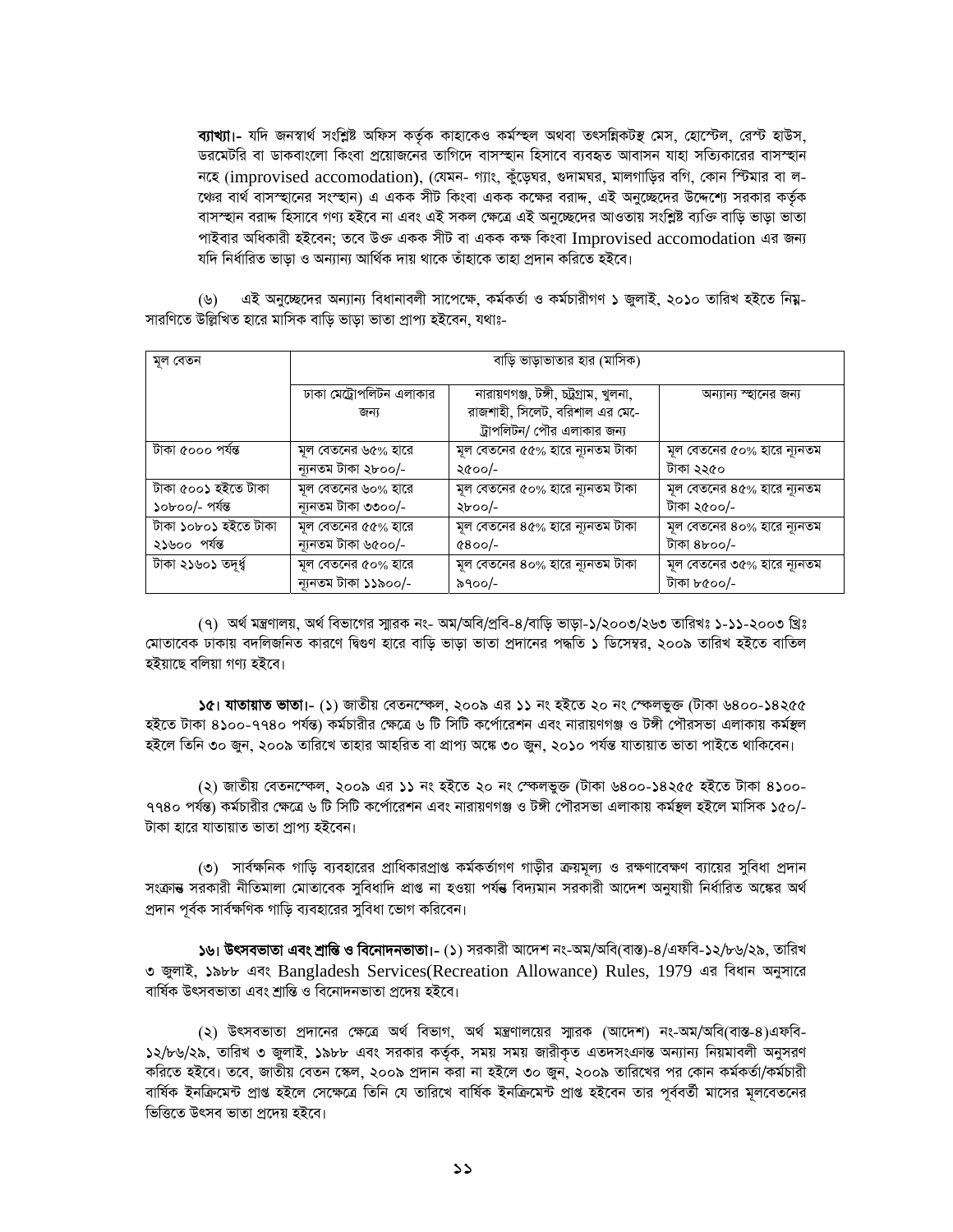(৩) অর্থ বিভাগ, অর্থ মন্ত্রণালয়ের পরিপত্র নং-অম/অবি/বিধি-১/চাঃবি-৩/২০০৪/৯৯, তারিখঃ ১০-০৩-১৪১৫ বঙ্গান্দ/২৪-৬-২০০৮ খ্রিস্টাব্দ অনুযায়ী অবসরভোগীদের নীট পেনশনের সমপরিমাণ হারে বৎসরে ২টি উৎসবভাতা বলবৎ থাকিবে।

১৭। টিফিনভাতা।- সকল নন-গেজেটেড বেসামরিক কর্মচারী মাসিক ১৫০.০০(একশত পথ্যশ) টাকা টিফিনভাতা প্রাপ্য হইবেন। কিন্তু যে সকল কর্মচারী তাঁহাদের প্রতিষ্ঠান হইতে লাঞ্চভাতা অথবা বিনামূল্যে দুপুরের খাবার পান তাঁহাদের ক্ষেত্রে টিফিনভাতা প্ৰযোজ্য হইবে না।

১৮। ধোলাইভাতা।- যে সকল কর্মচারীর ক্ষেত্রে ধোলাইভাতা প্রযোজ্য, তাঁহারা মাসিক ৭৫.০০(পঁচাত্তর) টাকা প্রাপ্য হইবেন।

১৯। কাৰ্যভাৱভাতা - চলতি দায়িত বা অতিরিক্ত দায়িত পালনের জন্য প্রচলিত শর্তাদি পালন সাপেক্ষে, দায়িত পালনকালে সমহারে সংশ্লিষ্ট দায়িত্বপ্রাপ্ত কর্মকর্তা বা কর্মচারী মূল বেতনের ১০% হারে মাসিক সর্বোচ্চ ১৫০০.০০(এক হাজার পাঁচ শত) টাকা কাৰ্যভার ভাতা প্রাপ্য হইবেন।

**২০। ডোমেন্টিক এইড এলাউন্স।-** ডোমেস্টিক এইড এলাউন্স মাসিক ১৩০০.০০(একহাজার তিনশত) টাকা প্রদেয় হইবে।

২১। ভ্রমণ ভাতা = ভ্রমনভাতার প্রচলিত বিধি-বিধান পরবর্তী নির্দেশ না দেওয়া পর্যন্ত বলবৎ থাকিবে । তবে, বদলি জনিত মালামাল পরিবহণের ক্ষেত্রে ব্যক্তিগত মালামাল ১ কিঃ মিঃ পরিবহণের জন্য প্রতি ১০০ কেজির ভাডা বাবদ ২.০০ (দুই) টাকা প্রদেয় হইবে এবং প্যাকিং চার্জ বাবদ বিদ্যমান টাকার অংক বলকৎ থাকিবে।

২২। পাহাড়ি ভাতা।- পার্বত্য জেলাসমূহে নিযুক্ত সকল কর্মকর্তা বা কর্মচারীর জন্য নির্ধারিত পাহাডি ভাতা মাসিক বেতনের ৩০% হারে সর্বোচ্চ ৩০০০.০০ (তিন হাজার ) টাকা প্রদেয় হইবে।

২৩। প্রেষণ ভাতা - অর্থ বিভাগের প্রজ্ঞাপন নং অম/অবি/প্রবিধি-৬/প্রঃমঃ/ভাতা-৬/২০০৭(অংশ)/ ৩১ তারিখ-০৭/০৪/২০০৮ মোতাবেক প্রদেয় প্রেষণ ভাতার পর্বের হার (মাসিক বেতনের ২০%) অব্যাহত থাকিবে।

আপ্যায়নভাতা।- মাসিক আপ্যায়নভাতার প্রচলিত হার নিয়ুরূপভাবে প্রদেয় হইবে, যথাঃ-২৪।

| ক্ৰমিক নং | পদবী/পদমর্যাদা                              | আপ্যায়ন ভাতা         |
|-----------|---------------------------------------------|-----------------------|
|           | মন্ত্ৰিপরিষদ সচিব                           | ২০০০/-                |
|           | মুখ্য সচিব                                  | ১২০০/-                |
| ৩।        | সচিব                                        | $\mathcal{S}^{OOO/-}$ |
| 8         | অতিরিক্ত সচিব                               | ৯০০/-                 |
|           | যুগু-সচিব/অন্যান্য প্রাধিকারভূক্ত কর্মকর্তা | ৬০০/-                 |

২৫। শিক্ষা সহায়ক ভাতা।- সকল শ্রেণীর কর্মকর্তা/কর্মচারীর জন্য সন্তান প্রতি মাসিক ২০০.০০(দই শত) টাকা হারে এবং অনধিক ২(দুই) সন্তানের জন্য মাসিক সর্বোচ্চ ৩০০.০০ (তিনশত) টাকা শিক্ষা সহায়ক ভাতা প্রদেয় হইবে। তবে, স্বামী ও স্ত্রী উভয়ই চাকরিজীবি হইলে সন্তান সংখ্যা যেকোন একজনের ক্ষেত্রেই গণনা করিয়া ভাতার পরিমান নির্ধারণ হইবে। এই সংক্রান্ত একটি পৃথক নীতিমালা অৰ্থ বিভাগ কৰ্তৃক জারী করিতে হইবে।

২৬। প্ৰশিক্ষণ প্ৰতিষ্ঠানে প্ৰেষণ ভাতা।- প্ৰশিক্ষণ প্ৰতিষ্ঠানে প্ৰেষণে নিয়োজিত কৰ্মকৰ্তাগণের মাসিক বেতনের ৩০% প্রশিক্ষণ ভাতা বহাল থাকিবে। তবে, প্রশিক্ষন নিয়োজিত কর্মকর্তাগণ প্রেষণভাতা অথবা প্রশিক্ষন প্রতিষ্ঠানে প্রেষণ ভাতা দুইটির মধ্যে যেকোন একটি প্রাপ্য হইবেন।

২৭। বেতন নির্ধারণ পদ্ধতি।- (১) স্ব-আহরণকারী (Self Drawing) কর্মকর্তা এই আদেশের বিধান মোতাবেক জাতীয় বেতনস্কেল, ২০০৯ এ তাঁহার বেতন নির্ধারণ করিবেন এবং সংশ্লিষ্ট হিসাবরক্ষণ অফিসে বেতন নির্ধারণের (Pav Fixation Statement) বিবরণী পাঠাইবেন। সংশ্লিষ্ট হিসাবরক্ষণ অফিস বেতন নির্ধারণের বিবরণীর ভিত্তিতে সাময়িকভাবে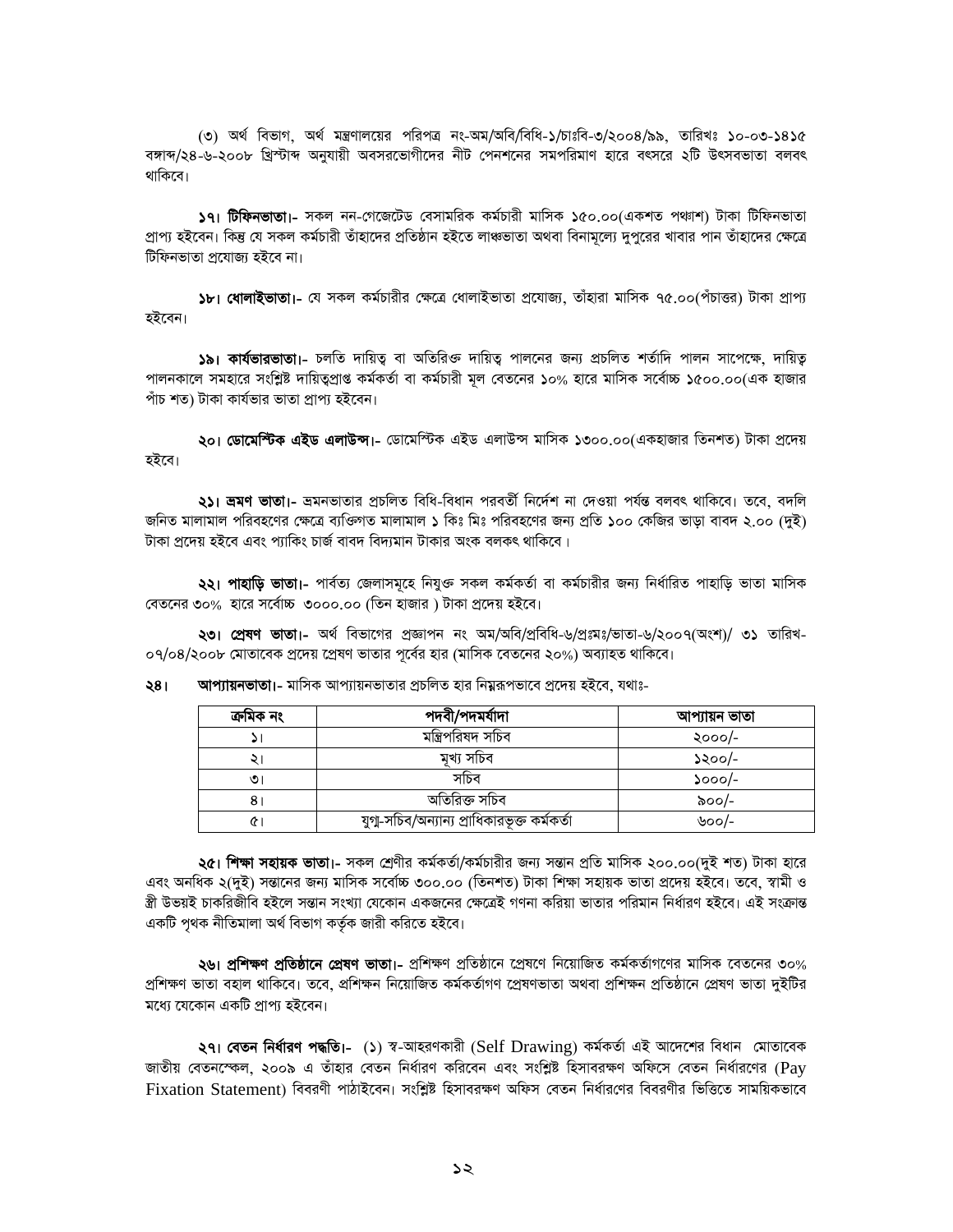বেতন পরিশোধ করিবেন এবং পরবর্তী দুই মাসের মধ্যে বেতন নির্ধারণ চূড়ান্ত করিবেন। এই প্রক্রিয়ায় অতিরিক্ত বেতন পরিশোধ হইয়া থাকিলে তাহা ফেরৎযোগ্য বা সমন্বয়যোগ্য হইবে।

(২) বিভাগীয় প্রধান এবং আয়ন ও ব্যয়ন (Drawing and Disbursing) কর্মকর্তাগণ সংশ্লিষ্ট কর্মচারীদের বেতন নির্ধারণপূর্বক বেতন বিলের সহিত বেতন নির্ধারণী বিবরণী পাঠাইবেন। সংশ্লিষ্ট হিসাবরক্ষণ অফিস উক্ত বেতন নির্ধারণের বিবরণীর ভিত্তিতে সাময়িকভাবে বেতন পরিশোধ করিবেন এবং পরবর্তী দই মাসের মধ্যে বেতন নির্ধারণ চডান্ত করিবেন।

(৩) জাতীয় বেতনস্ফেল, ২০০৯ এ বার্ষিক বেতনবৃদ্ধি কেবল সংশ্লিষ্ট হিসাবরক্ষণ অফিস কর্তৃক বেতন নির্ধারণ প্রতিপাদনের পরই প্রদেয় হইবে।

(৪) আহরিত অতিরিক্ত বেতন ফেরৎ প্রদানের জন্য লিখিত অঙ্গীকারপত্র পাওয়ার পর কর্মচারীদেরকে সাময়িকভাবে বেতন পরিশোধ করা যাইবে। আয়ন ও ব্যয়ন কর্মকর্তাগণ এই সকল অঙ্গীকারপত্র তাঁহাদের দপ্তরে যথারীতি রেকর্ডভূক্ত করিবেন এবং বেতন বিলে এই অঙ্গীকারপত্র প্রাপ্তি সম্পর্কে একটি প্রত্যয়নপত্র প্রদান করিবেন।

**২৮। আয়কর।**- এই আদেশের অধীনে প্রাপ্য বেতন ও ভাতাদির উপর আয়কর প্রদানের ক্ষেত্রে নিম্নোজ পদ্ধতি অনুসরণ করিতে হইবে, যথা ঃ

> প্রত্যেক বৎসর আয়কর রিটার্ন দাখিলের সর্বশেষ সময়সীমার মধ্যে আয়করের আওতাভূক্ত সকল  $(\overline{\Phi})$ কর্মকর্তা/কর্মচারী বাধ্যতামূলকভাবে নিজের বেতন ভাতাদিসহ তাঁহার আয় এবং আয়ের উপর পরি শোধযোগ্য করের পরিমাণ নির্ধারণ করিয়া রিটার্ন তৈরি করিবেন:

> আয়কর রিটার্ন তৈরির পর করদাতা (সংশ্লিষ্ট কর্মকর্তা/কর্মচারী) নিজস্ব আয় হইতে আয়কর (খ) পরিশোধ করিবেন:

- আয়কর পরিশোধের পর কেবল সরকার হইতে প্রাপ্ত বেতন-ভাতাদির উপর পরিশোধিত করের  $($ গ) সমপরিমাণ অর্থ বিলের মাধ্যমে (যেমন- টি এ বিল যেভাবে দাখিল করা হয়) সংশ্লিষ্ট হিসাব রক্ষণ অফিস হইতে উত্তোলন করিবেন:
- আয়করের আওতাভূক্ত সকল কর্মকর্তা/কর্মচারী আয়কর রিটার্ন দাখিলের প্রাপ্তিস্বীকার পত্রের  $(\nabla)$ সত্যায়িত অনুলিপি, রিটার্ন দাখিলের সবশেষ সময়সীমার অব্যবহিত পরবর্তী মাসের বেতন বিলের সহিত সংযুক্ত করিবেন:
- আয়কর সংএনন্ত বিদ্যমান ব্যবস্থা বলবৎ থাকিবে।  $(\mathscr{G})$

রহিতকরণ ও হেফাজত।- (১) চাকরি (বেতন ও ভাতাদি) আদেশ, ২০০৫, অতঃপর উক্ত আদেশ বলিয়া ২৯। উল্লিখিত, এতদদ্বারা রহিত করা হইল;

(২) অনুরূপ রহিতকরণ সত্ত্বেও, উক্ত আদেশের ভাতাদি ও সুযোগ-সুবিধাদি সংক্রান্ত বিধানাবলী এবং তৎসম্পর্কিত প্রজ্ঞাপন, আদেশ, অফিস স্মারক ও পরিপত্রসমূহ এই আদেশের অধীন ভাতাদি ও সুযোগ-সুবিধাদির উদ্দেশ্যে উহার বিধানাবলীর সহিত সঙ্গতি সাপেক্ষে, বলবৎ রহিয়াছে বলিয়া গণ্য হইবে।

রাষ্টপতির আদেশক্রমে

(ড. মোহাম্মদ তারেক) অৰ্থ সচিব